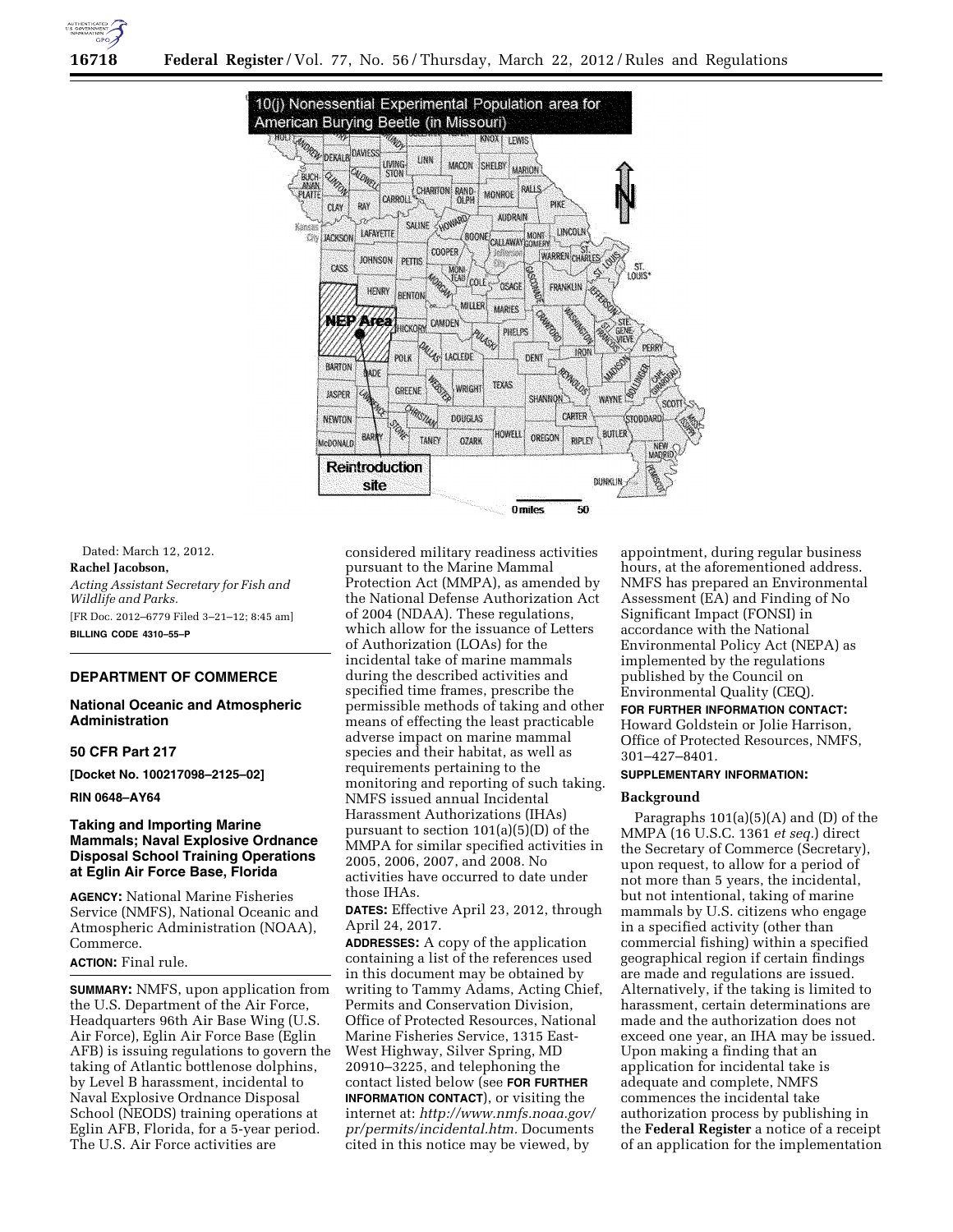of regulations or a proposed IHA initiating a period for public review and comment.

An authorization for the incidental takings may be granted if NMFS finds that the taking during the period of the authorization will have a negligible impact on the species or stock(s), will not have an unmitigable adverse impact on the availability of the species or stock(s) for subsistence uses (where relevant), and if the permissible methods of taking and requirements pertaining to the mitigation, monitoring and reporting of such takings are set forth to achieve the least practicable adverse impact.

NMFS has defined ''negligible impact'' as: ''\* \* \* an impact resulting from the specified activity that cannot be reasonably expected to, and is not reasonably likely to, adversely affect the species or stock through effects on annual rates of recruitment or survival.''

The National Defense Authorization Act of 2004 (NDAA) (Pub. L. 108–36) modified the MMPA by removing the ''small numbers'' and ''specified geographic region'' limitations and amended the definition of ''harassment'' as it applies to a ''military readiness activity'' to read as follows (section 3(18)(B) of the MMPA):

''(i) any act that injures or has the significant potential to injure a marine mammal or marine mammal stock in the wild (Level A harassment); or (ii) any act that disturbs or is likely to disturb a marine mammal or marine mammal stock in the wild by causing disruption of natural behavioral patterns, including, but not limited to, migration, surfacing, nursing, breeding, feeding, or behavioral patterns are abandoned or significantly altered (Level B harassment).''

#### **Summary of Request**

On November 6, 2009, NMFS received a letter from the U.S. Air Force requesting an authorization for the take of marine mammals incidental to NEODS training operations. These training operations are properly considered ''military readiness activity'' under the provisions of the NDAA. On January 15, 2010, NMFS published a notice of receipt (75 FR 2490) in the **Federal Register** for the U.S. Air Force's NEODS training operations and determined that its application was adequate and complete. The **Federal Register** notice solicited comments from the public. After the close of the public comment period and review of comments, NMFS, on October 1, 2010, NMFS published a proposed rule (75 FR 60694) in the **Federal Register** to authorize the take of marine mammals pursuant to the U.S. Air Force's NEODS training operations and solicited public

comments. On November 30, 2010, NMFS received a revised application from the U.S. Air Force which addressed public comments received during the comment period for the proposed rule. This application reestimated the Zones of Influence (ZOI) and associated takes on revised thresholds for Level A and Level B harassment. On December 5, 2011, NMFS received a revised application from Eglin AFB with revised monitoring and mitigation measures to reduce the potential for lethal take of bottlenose dolphins, in response to an event involving the mortality of common dolphins associated with similar explosive training operations at the U.S. Navy's Silver Strand Training Complex near San Diego, California.

The U.S. Air Force states and NMFS concurs that underwater explosive detonations could result in the take by harassment of marine mammals by exposing them to sound. The requested regulations would establish a framework for authorizing incidental take with one or more future LOAs over a period not to exceed five years. These LOAs, if approved, would authorize the take, by Level B (behavioral) harassment, of Atlantic bottlenose dolphins (*Tursiops truncatus*) incidental to conducting NEODS training operations and testing at Eglin Gulf Test and Training Range (EGTTR) at property off Santa Rosa Island (SRI), Florida, in the northern Gulf of Mexico (GOM). Based on the application, estimated take, without considering mitigation effectiveness, would average approximately 10 animals per year; approximately 50 animals over the five year period. NMFS issued annual IHAs pursuant to section  $101(a)(5)(D)$  of the MMPA for almost identical activities in 2005 (70 FR 51341; August 30, 2005), 2006 (71 FR 60639; October 16, 2006), 2007 (72 FR 58290; October 15, 2007), and 2008 (73 FR 56800; September 30, 2008). No missions have occurred under previous IHAs because of a separate concern about the safety of demolition charges being transported under a bridge. NEODS missions would involve underwater detonations of small, live explosive charges adjacent to inert mines. The U.S. Air Force states that underwater detonation of the specified explosive charges may expose bottlenose dolphins in the area to noise and pressure resulting in non-injurious temporary threshold shift (TTS) (temporary hearing loss).

Additional information on the NEODS training operations is contained in the application, which is available upon request (see **ADDRESSES**).

# **Description of the Specified Activities**

# *Background*

The EGTTR encompasses approximately 222,739 km2 (86,000 mi2) within the GOM and consists of the airspace over the GOM, which is scheduled and operated by Eglin AFB. Potential impacts to marine mammals from NEODS testing are expected to occur at the NEODS test areas of Eglin AFB shown in Figure 1–1 of Eglin AFB's application, which are located approximately three nautical miles (nmi) from shore, in approximately 18.3 m (60 ft) of water and in area W–151 of the EGTTR.

The mission of NEODS is to detect, recover, identify, evaluate, render safe, and dispose of unexploded ordnance (UXO) that constitutes a threat to people, material, installations, ships, aircraft, and operations. The U.S. Navy EOD force of approximately 1,000 personnel has the equipment, mobility, and flexibility to tackle the global spectrum of threats in all world environments. Mine Countermeasures (MCM) detonations is one function of the U.S. Navy EOD force, which involves mine-hunting and mineclearance operations. The NEODS facilities are located at Eglin AFB, Florida. The training at Eglin AFB involves focused training on basic EOD skills. Examples of these fundamental skills are recognizing ordnance, reconnaissance, measurement, basic understanding of demolition charges, and neutralization of conventional and chemical ordnance.

The NEODS at Eglin AFB plan to use the GOM waters off of SRI for a portion of the NEODS class. The NEODS would utilize areas approximately one to three nmi offshore of Test Site A–15, A–10 or A–3 for MCM training (see Figure 1–1 of Eglin AFB's application). A ''test site'' is a specific location on EGTTR where the mission activities actually occur. The goal of the training is to give NEODS students the tools and techniques to implement MCM and for neutralizing mines by diving and handplacing charges adjacent to the mines through real scenarios. The students would be taught established techniques for neutralizing mines by diving and hand-placing charges adjacent to the mines. The detonation of small, live explosive charges adjacent to the mine disables the mine function. Inert mines are utilized for training purposes. This training would occur offshore of SRI up to eight times annually, at varying times within the year.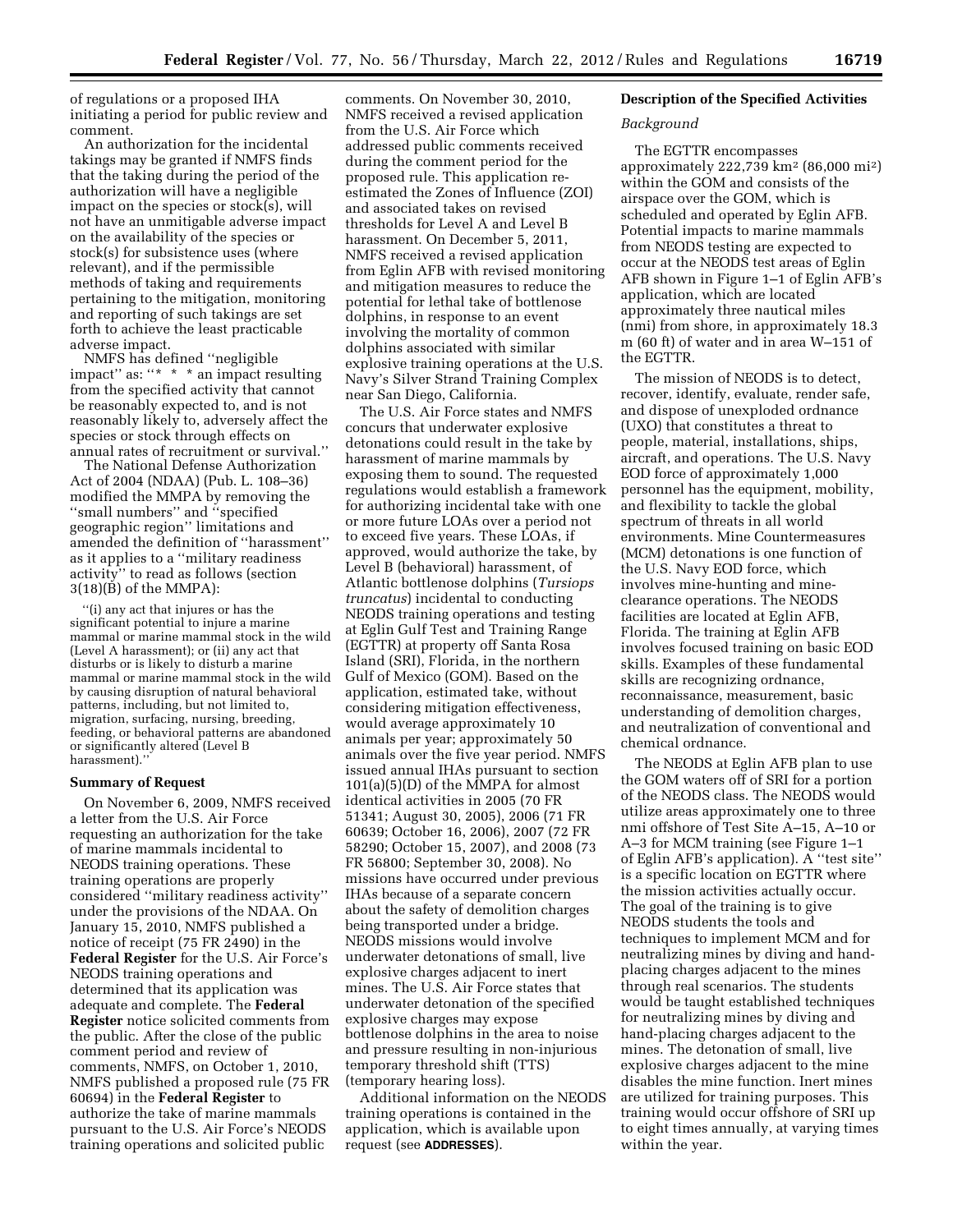### *NEODS Operations*

MCM training classes are 51 days in duration, with four days of on-site training in the GOM. Two of these four days will be utilized to lay the inert mines prior to the training. The other two days will require the use of live detonations in the GOM. One large safety vessel and five MK V inflatable 3.1 m (10 ft) rubber boats with 50 horsepower (HP) engines would be used to access the GOM waters during training activities. The training procedures during the two ''live demolition'' days are described as follows.

*First Live Demolition Day:* Five inert mines will be placed in a compact area on the GOM floor in approximately 60 ft of water. These five mines will be utilized for the one or two live demolition days. Divers will locate the mines by hand-held sonars (AN/PQS– 2A acoustic locator and the Dukane Underwater Acoustic Locator System), which detect the mine casings (mine shape reacquisition). The hand-held sonar has been evaluated by the U.S.

Navy and the sound source levels and sonar frequency ranges are below the threshold considered Level B harassment for marine mammals for sonar use (see Table 1–1 of Eglin AFB's application). Approximately 50,000 hrs of use would be required to affect one dolphin. It is expected that maximum sonar use associated with NEODS operations will be approximately 300 hrs annually. Therefore, potential noise impacts from sonar use are not included in this analysis.

Five charges packed with C–4 explosive material (either 2.3 kg or 5 pound [lb] net explosive weight [NEW] or 4.6 kg [10 lb] NEW) will be set up adjacent to the mines. A charge includes detonation cord, non-electric caps, time fuses and fuse igniters. No more than five charges will be utilized over the 2-day period. Live training events will occur eight times annually, averaging once every six to seven weeks. Four of the training events will involve 5-lb charges, and four events will involve 10-lb charges. Because five detonations (maximum) are expected during each event, there will be up to twenty 5-lb

detonations and twenty ten-lb detonations annually, for a total of 40 detonations.

NMFS and the U.S. Air Force expect that 60 percent of the training events will occur in summer, and 40 percent will occur in winter, and analyses of potential marine mammal impacts in Section 6 of Eglin AFB's application reflect this seasonal distribution. Overpressure from the detonation is intended to disrupt the electrical charge on the mine, rendering it safe. The five charges will be detonated individually with a maximum separation time of 20 minutes between each detonation. The time of detonation will be limited to an hour after sunrise and an hour before sunset. Mine shapes and debris will be recovered and removed from the GOM waters when training is completed.

*Second Live Demolition Day:* Each team has two days to complete their entire evolution (detonation of five charges). The second day will be utilized only for teams not completing their evolution on day one.

### TABLE 1—(TABLE 1–1 OF THE APPLICATION) HAND-HELD SONAR CHARACTERISTICS

|                      | AN/POS-2A | Dukane                              |
|----------------------|-----------|-------------------------------------|
|                      |           | $\pm$ 37.5 kHz +/- 1 kHz.           |
| Sound Pressure Level |           | 157 to 160.5 dB re 1 $\mu$ Pa @ 1m. |

The AN/PQS–2A sonar system produces a non-continuous audible tone in the diver's headset when a target is located. The AN/PQS–2A sonar's frequency range is within the hearing range of Atlantic bottlenose dolphins. The U.S. Navy evaluated the use of AN/ PQS–2A sonar (in addition to many other types of sonar systems) in a 2009 Environmental Impact Statement for activities in the Panama City, Florida area. Using a bottlenose dolphin density of 0.81 animals/km2, it would require approximately 50,000 hrs of use to reach a take level of 0.5 animals. As a point of comparison, if the AN/PQS–2A sonar was in use for 12 hrs per day on every day of training in the GOM, the total number of hrs of use would be 384 annually. Eglin AFB considers that there would be no impacts to bottlenose dolphins from AN/PQS–2A sonar use.

Additional details regarding the NEODS training operations can be found in Eglin AFB's LOA application and NMFS' Environmental Assessment on the Promulgation of Regulations and the Issuance of Letters of Authorization to Take Marine Mammals, by Level B Harassment, Incidental to Naval Explosive Ordnance Disposal School

Training Operations at Eglin Air Force Base, Florida (EA). The EA can also be found online at: *[http://](http://www.nmfs.noaa.gov/pr/permits/incidental.htm#applications)  [www.nmfs.noaa.gov/pr/permits/](http://www.nmfs.noaa.gov/pr/permits/incidental.htm#applications) [incidental.htm#applications.](http://www.nmfs.noaa.gov/pr/permits/incidental.htm#applications)* 

# **Military Readiness Activity**

NEODS supports the Naval Fleet by providing training to personnel from all four armed services, civil officials, and military students from over 70 countries. The NEODS facility supports the Department of Defense Joint Service Explosive Ordnance Disposal training mission. According to the application, the U.S. Navy and the U.S. Marine Corps believe that the ability of personnel to detect, characterize, and neutralize mines from their operating areas at sea, on the shore, and inland, is vital to their doctrines.

As the U.S. Air Force notes in its application, the U.S. Navy believes that an array of trans-national, rogue, and sub-national adversaries now pose the most immediate threat to American interests. Because of their relative low cost and ease of use, mines will be among the adversaries' weapons of choice in shallow-water situations, and they will be deployed in an

asymmetrical and asynchronous manner. The U.S. Navy needs organic means to clear mines and obstacles rapidly in three challenging environments: Shallow water; the surf zone; and the beach zone. The U.S. Navy also needs a capability for rapid clandestine surveillance and reconnaissance of minefields and obstacles in these environments. The U.S. Air Force has determined and NMFS concurs that the NEODS mission in the GOM offshore of Eglin AFB is a military readiness activity for purposes of the MMPA as amended by the National Defense Authorization Act for Fiscal Year 2004 (NDAA, Pub. L. 108– 236 referencing the definition in section 315 (f) of Pub. L. 107–314).

# **Dates, Duration, and Location of Specified Activity**

NEODS missions will occur over the next five years utilizing resources within the Eglin Military Complex, including three sites in the EGTTR (Figure 1–1 of Eglin AFB's application). There will be eight training events annually, with an average of one event occurring every six to seven weeks. Half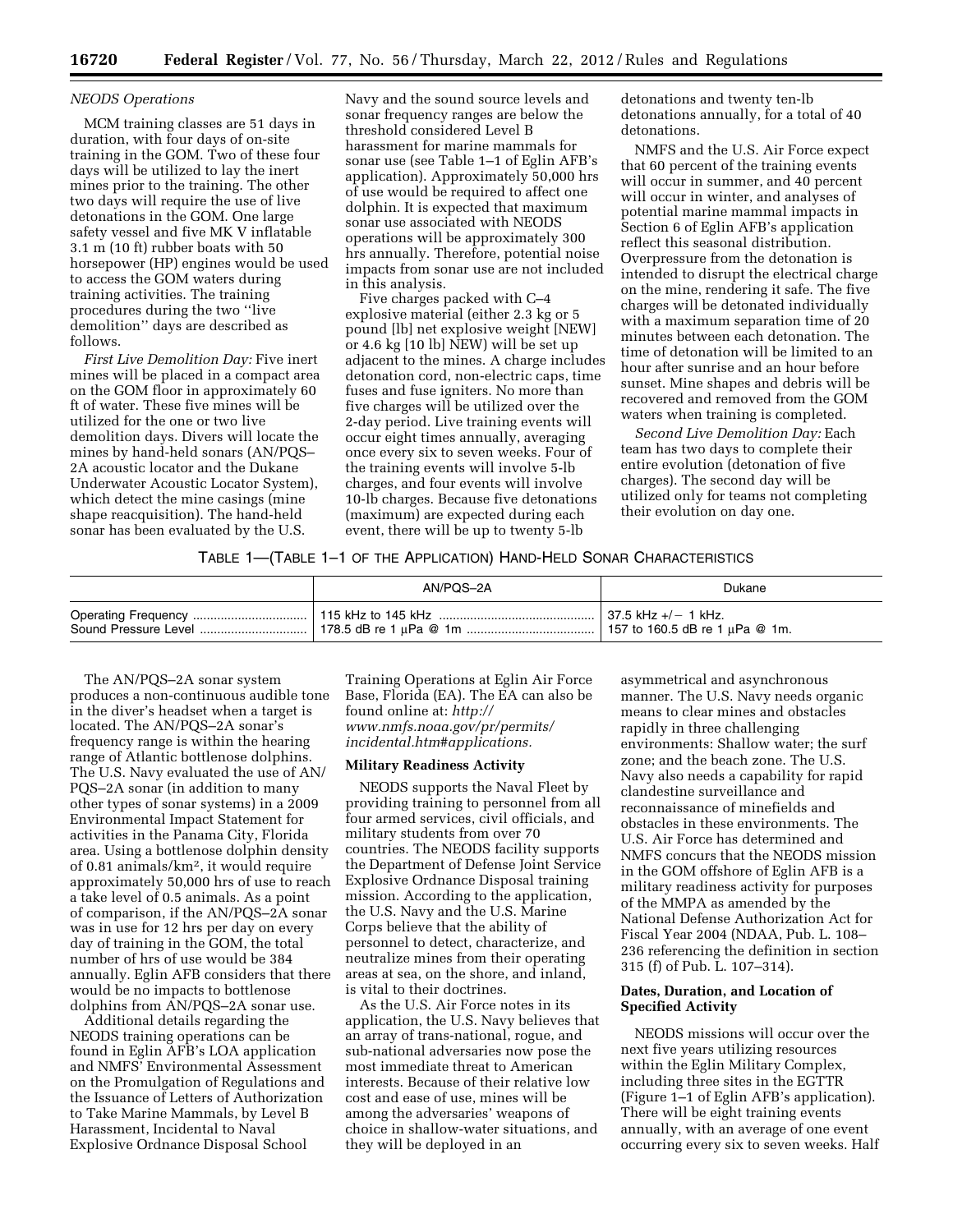of the events will involve 5-lb charges and half will involve 10-lb charges.

*Area W–151:* The inshore and offshore boundaries of W–151 are roughly parallel to the shoreline contour. The shoreward boundary is 3 nmi from shore, while the seaward boundary extends approximately 85 to 100 nmi offshore, depending on the specific location. W–151 covers a surface area of approximately 35,145 km2 (10,247 nmi2), and includes water depths ranging from approximately 35 to 700 m (114.8 to 2,296.6 ft). This range of depth includes continental shelf and slope waters. Approximately half of W–151 lies over the shelf. Latitude/Longitude of corners of W–151:

• 30.24006° North,  $-86.808838$ ° West.

• 29.539011° North,  $-84.995536$ ° West.

• 28.03949° North,  $-85.000147$ ° West.

• 28.027598° North,  $-85.199395$ ° West.

• 28.505304° North,  $-86.799043$ ° West.

*Area W–151A:* W–151–A extends approximately 60 nmi offshore and has

a surface area of  $8,797 \text{ km}^2$  (2,565 nmi<sup>2</sup>). Water depths range from approximately 35 to 350 m (114.8 to 1,148.3 ft) and include continental shelf and slope zones. However, most of W–151A occurs over the continental shelf, in water depths less than 250 m (820.2 ft). Latitude/Longitude of four corners of W–151A:

• 30.24006° North,  $-86.808838$ ° West

• 30.07499° North,  $-85.999327$ ° West.

• 29.179968° North,  $-85.996341$ ° West.

• 29.384439° North,  $-86.802579$ ° West.

### **Description of Marine Mammals and Habitat Affected in the Activity Area of the Specified Activities**

Marine mammal species that potentially occur within the EGTTR include several species of cetaceans and one sirenian, the West Indian manatee (see Table 1 below). The marine mammals that generally occur in the training operations area belong to three taxonomic groups: Mysticetes (baleen whales), odontocetes (toothed whales

and dolphins), and sirenians (the manatee). Marine mammal species listed as Endangered under the U.S. Endangered Species Act (ESA), include the humpback, sei, fin, blue, North Atlantic right, sperm whale, and Florida manatee. Table 2 below outlines the marine mammal species, their habitat in the region of the project area, and their ESA and MMPA conservation status.

During winter months, manatee distribution in the GOM is generally confined to southern Florida. During summer months, a few may migrate north as far as Louisiana. However, manatees primarily inhabit coastal and inshore waters and rarely venture offshore. NEODS missions would be conducted one to three nmi from shore. Therefore, effects on manatees are considered very unlikely, and the discussion of marine mammal species is confined to cetaceans. The primarily cetacean occurring in the NEODS area of interest, EGTTR sub-area 197 (Figure 3– 1 of Eglin AFB's application), is the Atlantic bottlenose dolphin and this analysis will focus on that species.

TABLE 2—THE HABITAT AND CONSERVATION STATUS OF MARINE MAMMALS INHABITING THE ACTION AREA IN THE GULF OF MEXICO OFF OF FLORIDA

| Species                                                   | Habitat                              | ESA <sup>1</sup>                  | MMPA <sup>2</sup>                        |
|-----------------------------------------------------------|--------------------------------------|-----------------------------------|------------------------------------------|
| Mysticetes:                                               |                                      |                                   |                                          |
| North Atlantic<br>right whale (Eubalaena<br>glacialis).   |                                      | EN                                | D.                                       |
| Humpback<br>whale<br>(Megaptera<br>novaeangliae).         | Pelagic, nearshore waters, and banks | EN                                | D.                                       |
| Bryde's whale (Balaenoptera edeni)                        |                                      | NL                                | NC.                                      |
| Minke whale (Balaenoptera acutorostrata)                  |                                      | NL                                | NC.                                      |
| Blue whale (Balaenoptera musculus)                        |                                      | EN                                | D.                                       |
| Sei whale (Balaenoptera borealis)                         | Primarily offshore, pelagic          | EN                                | D.                                       |
| Fin whale (Balaenoptera physalus)                         |                                      | EN                                | D.                                       |
| Odontocetes:                                              |                                      |                                   |                                          |
| Sperm whale (Physeter macrocephalus)                      |                                      | EN                                | D.                                       |
| Cuvier's<br>beaked<br>whale<br>(Ziphius<br>cavirostris).  |                                      |                                   | NC.                                      |
| Gervais'<br>beaked whale<br>(Mesoplodon<br>europaeus).    |                                      | NL                                | NC.                                      |
| True's beaked whale (Mesoplodon mirus)                    |                                      | NL                                | NC.                                      |
| Blainville's beaked whale (Mesoplodon<br>densirostris).   |                                      |                                   | NC.                                      |
| Sowerby's beaked whale (Mesoplodon<br>bidens).            |                                      | NL                                | NC.                                      |
| Dwarf sperm whale (Kogia sima)                            |                                      | NL                                | NC.                                      |
| Pygmy sperm whale (Kogia breviceps)                       |                                      | NL                                | NC.                                      |
| Killer whale (Orcinus orca)                               |                                      | NL                                | <b>NC</b>                                |
|                                                           |                                      | <b>EN-Southern Resi-</b><br>dent. | D-Southern Resi-<br>dent, AT1 Transient. |
| Short-finned pilot whale (Globicephala<br>macrorhynchus). |                                      | NL                                | NC.                                      |
| False killer whale (Pseudorca crassidens)                 |                                      |                                   | NC.                                      |
| whale (Peponocephala<br>Melon-headed<br>electra).         |                                      | NL                                | NC.                                      |
| Pygmy killer whale (Feresa attenuata)                     |                                      |                                   | NC.                                      |
| Risso's dolphin (Grampus griseus)                         |                                      |                                   | NC.                                      |
| Bottlenose dolphin (Tursiops truncatus)                   |                                      |                                   |                                          |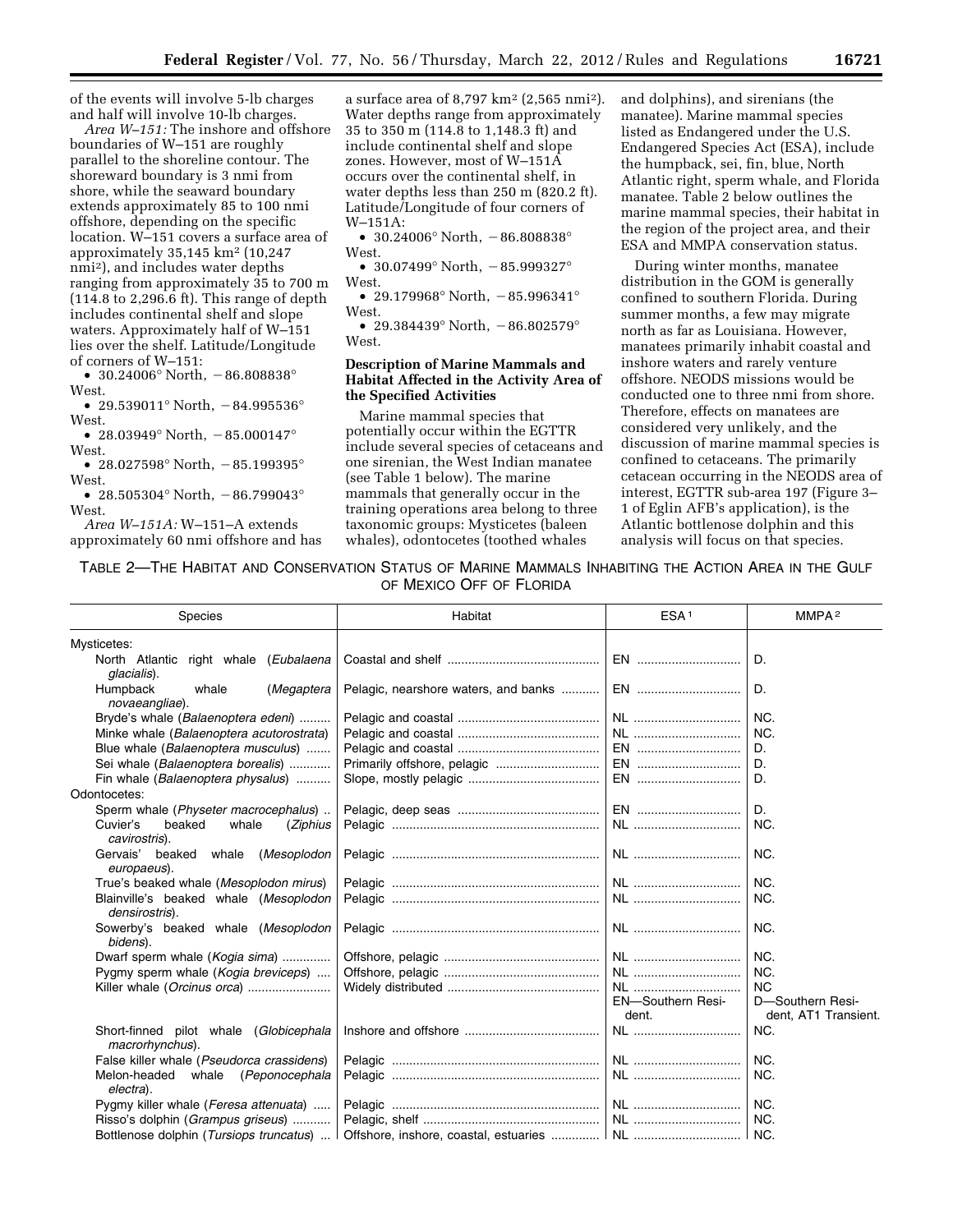# TABLE 2—THE HABITAT AND CONSERVATION STATUS OF MARINE MAMMALS INHABITING THE ACTION AREA IN THE GULF OF MEXICO OFF OF FLORIDA—Continued

| Species                                                                     | Habitat | ESA <sup>1</sup> | MMPA <sup>2</sup>                                                                                                                 |
|-----------------------------------------------------------------------------|---------|------------------|-----------------------------------------------------------------------------------------------------------------------------------|
|                                                                             |         |                  | S-33 stocks inhab-<br>iting the bays.<br>sounds, and estu-<br>aries along GOM<br>coast.<br>D-Western North At-<br>lantic Coastal. |
| Rough-toothed<br>(Steno<br>dolphin<br>bredanensis).                         | Pelagic | NL               | NC.                                                                                                                               |
| Fraser's dolphin (Lagenodelphis hosei)                                      | Pelagic | NL               | NC.                                                                                                                               |
| Striped dolphin (Stenella coeruleolba)                                      |         | NL               | NC.                                                                                                                               |
| Pantropical spotted dolphin (Stenella                                       | Pelagic | NL.              | <b>NC</b>                                                                                                                         |
| attenuata).                                                                 |         |                  | D-Northeastern                                                                                                                    |
|                                                                             |         |                  | Offshore.                                                                                                                         |
| Atlantic spotted dolphin (Stenella frontalis)                               |         |                  | NC.                                                                                                                               |
| Spinner dolphin (Stenella longirostris)                                     |         |                  | NC.                                                                                                                               |
|                                                                             |         |                  | D-Eastern.                                                                                                                        |
| Clymene dolphin (Stenella clymene)                                          |         | NL               | NC.                                                                                                                               |
| Sirenians:                                                                  |         |                  |                                                                                                                                   |
| West<br>Indian<br>(Florida)<br>manatee<br>(Trichechus manatus latirostris). |         | En               | D.                                                                                                                                |

<sup>1</sup> U.S. Endangered Species Act:  $EN = Endangered$ ,  $T = Threated$ , and  $NL = Not$  listed.

 $2 \text{ U.S.}$  Marine Mammal Protection Act: NC = Not classified, D = Depleted, and S = Strategic.

The three species of marine mammals that are known to commonly occur in close proximity to the NEODS training area of the GOM are the West Indian (Florida) manatee, Atlantic spotted dolphin, and Atlantic bottlenose dolphin.

### *Florida Manatee*

The West Indian manatee in Florida and U.S. waters is listed as Endangered under the Endangered Species Act (ESA). They primarily inhabit coastal and inshore waters. Because the Florida manatee is managed under the jurisdiction of the U.S. Fish and Wildlife Service (USFWS) it is not considered further in this analysis.

# *Atlantic Spotted Dolphins*

The Atlantic spotted dolphin is endemic to the Atlantic Ocean in temperate to tropical waters (Perrin *et al.,* 1987, 1994). In the GOM, Atlantic spotted dolphins occur primarily from continental shelf waters 10 to 200 m (33 to 656 ft) deep to slope waters greater than 500 m (1,640 ft) deep (Fulling *et al.,* 2003; Mullin and Fulling, 2004). Atlantic spotted dolphins were seen in all seasons during GulfCet aerial surveys of the northern GOM from 1992 to 1998 (Hansen *et al.,* 1996; Mullin and Hoggard, 2000). It has been suggested that this species may move inshore seasonally during spring, but data supporting this hypothesis are limited (Caldwell and Caldwell, 1966; Fritts *et al.,* 1983).

Eglin AFB has included Atlantic spotted dolphins in previous requests for IHAs to be conservative, although their occurrence is considered unlikely. The stock assessment reports for the northern GOM describes the shoreward range of Atlantic spotted dolphins as 10 m (33 ft) depth. NEODS activities can occur from one to three miles offshore. Maximum water depth of the activities is 18.3 m (60 ft), but they often train in approximately 9.1 m (30 ft) of water, so this species range occurs at the very edge of the activities. Therefore, the chance of impacting Atlantic spotted dolphins is remote, especially given the monitoring and mitigation measures described below.

#### *Atlantic Bottlenose Dolphins*

The marine mammal species most likely to be affected by the NEODS training operations is the Atlantic bottlenose dolphin. Atlantic bottlenose dolphins are distributed worldwide in tropical and temperate waters. Atlantic bottlenose dolphins occur in slope, shelf, and inshore waters of the entire GOM, and their diet consists mainly of fish, crabs, squid, and shrimp (Caldwell and Caldwell, 1983). In addition, a coastal and an offshore form of the bottlenose dolphin have been suggested. Baumgartner *et al.* (2001) suggest a bimodal distribution in the northern GOM, with a shelf population occurring out to the 150 m (492 ft) isobath and a shelf break population out to the 750 m (2,460.6 ft) isobath. Occurrence in water with depth greater than 1,000 m (3,280.8 ft) is not considered likely and is not applicable to this assessment. Migratory

patterns from inshore to offshore are likely associated with the movements of prey rather than a preference for a particular habitat characteristic (such as surface water temperature) (Ridgeway, 1972; Irving, 1973; Jefferson *et al.,*  1992).

Based on a combination of geography, ecological, and genetic research, Atlantic bottlenose dolphins have been divided into many separate stocks within the GOM. Within the EGTTR, there are four defined stocks of bottlenose dolphins: The Northern GOM Oceanic Stock, the Northern GOM Continental Shelf Stock, the Eastern GOM Coastal Stock, and the Northern GOM Coastal Stock. In addition, there are 33 stocks of bottlenose dolphins inhabiting the bays, sounds, and estuaries along the GOM coast (Waring *et al.,* 2007). NEODS training operations occur offshore of Eglin AFB's SRI property in water depths of approximately 60 ft. This location most closely coincides with the defined boundary of the Northern GOM Coastal Stock, which is considered to occur from the GOM shoreline to the 20 m (65.6 ft) isobath. However, individuals from the Northern GOM Bay, Sound, and Estuarine Stocks may also potentially enter the training areas, as movement between various communities has been documented (see Waring *et al.,* 2009).

NEODS training operations occur geographically between the Pensacola/ East Bay and Choctawhatchee Bay stocks, although individuals from other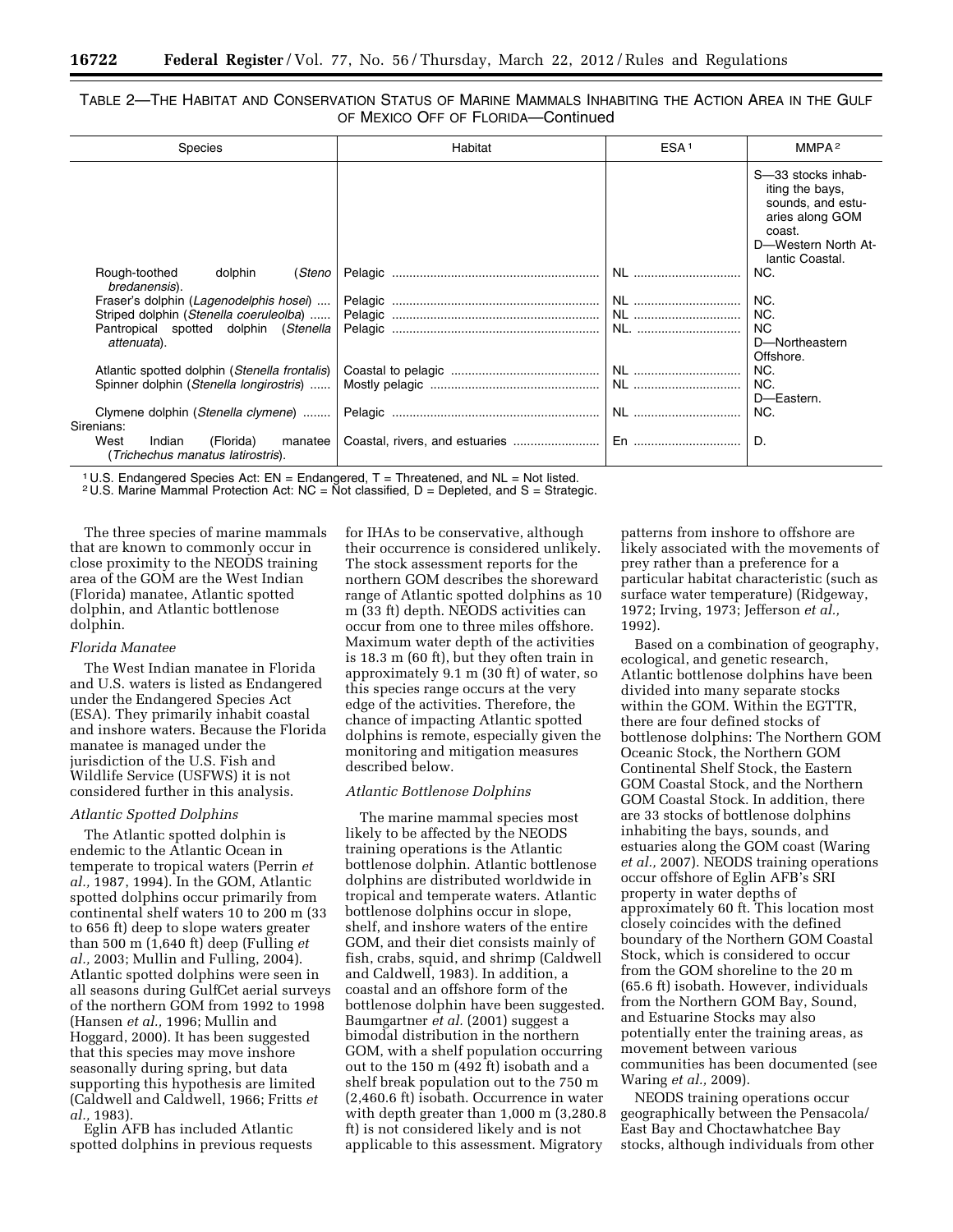locations could potentially travel through the training areas as well. The Northern GOM coastal stocks and all bay, sound, and estuarine stocks are designated as strategic under the MMPA. Strategic stocks are defined by the MMPA as a marine mammal stock for which the level of direct humancaused mortality exceeds the potential biological removal level; which, based on the best available scientific information, is declining and is likely to be listed as a threatened species under the ESA within the foreseeable future; or which is listed as a threatened or endangered species under the ESA, or is designated as depleted under the MMPA. For the coastal stocks, total human-caused mortality and serious injury for each stock is not known and there is insufficient information available to determine whether the total fishery-related mortality and serious injury for each stock is insignificant and approaching zero mortality and serious injury rate. Because for each stock the stock size is currently unknown and potential biological removal (PBR) undetermined, and because there are documented cases of human-related mortality from a number of sources, each stock is a strategic stock. For the bay, sound, and estuarine stocks, human-caused mortality and serious injury for each of these stocks is not known, but considering the evidence from stranding data, the total fisheryrelated mortality and serious injury exceeds 10 percent of the total known PBR or previous PBR, and, therefore, it is probably not insignificant and approaching the zero mortality and serious injury rate. Because most of the stock sizes are currently unknown, but likely relatively few mortalities and serious injuries would exceed PBR, NMFS considers that each of these stocks is a strategic stock (NMFS, 2009).

Prior to the 2007 Garrison survey and model predictions, the best estimates of Northern GOM Atlantic bottlenose dolphin abundance were 7 to 15 years old, occurred during different seasons, and each of the surveys suffered from differing degrees of negative bias in abundance estimates because all surveys assumed that all animals on the trackline were seen. Therefore, estimates based on those surveys would be highly uncertain. Based on data from the Protected Species Habitat Modeling in the EGTTR, the total estimate of abundance of bottlenose dolphins from the winter 2007 survey was 65,861 (95 percent CI 36,699 to 118,200) and for the summer 2007 survey was 11,433 animals (95 percent CI 7,346 to 17,793) (Garrison, 2008). For the summer and

winter surveys, the highest density of bottlenose dolphins occurred in the northern inshore stratum. The summer survey overall abundance estimate for bottlenose dolphins was approximately 50 percent lower than the winter survey (Garrison, 2008). Bottlenose dolphin stocks for the shelf edge and slope are not considered strategic. The PBR for shelf and slope stocks is 45 dolphins (Waring *et al.,* 2001). The exact structure of these stocks is complex and continues to be revised as research is completed.

The presence of fish in the stomachs of some individual offshore bottlenose dolphins suggest that they dive to depths of more than 500 m (1,640 ft). A tagged individual near Bermuda had maximum recorded dives of 600 to 700 m (1,969 to 2,297 ft) and durations of 11 to 12 minutes. Dive durations up to 15 minutes have been recorded for trained individuals. Typical dives, however, are more shallow and of a much shorter duration. Data from a tagged individual off Bermuda indicated a possible diel dive cycle (i.e., a regular daily dive cycle) in search of mesopelagic (living at depths between 180 and 900 m [591 and 2,953 ft]) prey in the deep scattering layer.

In the EGTTR as a whole, there were a total of 281 groups of bottlenose dolphins during the winter survey and 162 groups during the summer survey. According to the species-habitat model for bottlenose dolphins, densities were predicted to be highest in relatively shallow water, with an offshore peak in density between 40 to 60 m (131 to 196.9 ft) depth and in waters ranging between 27.5 to 28.5 °C (81.5 to 83.3 °F) (Garrison, 2008).

Bottlenose dolphin density estimates for the study area are derived from Protected Species Habitat Modeling in the EGTTR (Garrison, 2008). NMFS developed habitat models using new aerial survey line transect data collected during the winter and summer of 2007. The winter survey was conducted primarily during the month of February (water temperatures of 12 to 15 °C [53.6 to 59 °F]) while the summer survey was primarily during July (water temperatures  $>26^{\circ}C$  [78.8  $\circ$ F]). In combination with remotely sensed habitat parameters (sea surface temperature and chlorophyll), these data were used to develop spatial density models for bottlenose dolphins within the continental shelf and coastal waters of the eastern GOM. Encounter rates during the aerial surveys were corrected for sighting probabilities and the probability that animals were available to be seen on the surface. The models predict the absolute density of

bottlenose dolphins within the EGTTR. Given that the survey area (EGTTR subarea 197, Figure 3–1 of Eglin AFB's application) completely overlaps the NEODS mission area and that this data is currently the best available survey data, these models best reflect the occurrence of bottlenose dolphins within the EGTTR. Most, but not all, of the NEODS mission area is contained within EGTTR subarea 197 (see Figure 3–1 of Eglin AFB's application). The two westernmost test areas lie within subarea 197, but the easternmost one does not. Dolphin density is not available for the area directly east of subarea 197. However, the physical and biological parameters used to develop density estimates in this subarea likely do not differ significantly between the training areas. The density estimate for subarea 197 is therefore considered the best currently available and is applied to all locations of NEODS training operations.

Table 3–1 of Eglin AFB's application provides median and adjusted bottlenose dolphin densities in EGTTR sub-area 197. These absolute estimates of density (animals per square kilometer [km2] were produced by combining the spatial density model, sighting probability, and availability model (Garrison, 2008). All environmental terms were retained in the specieshabitat model for the winter survey and the summer survey with the exception of glare for the summer survey. The model fits for the winter and summer were highly significant, explained a significant portion of the variability in the data, and resulted in effective predictions of spatial distribution of bottlenose dolphins.

NEODS missions may be executed at any time during the year. It is anticipated that approximately 60 percent of missions will be executed during summer months, and 40 percent will be executed during winter months. Separate summer and winter density estimates are provided in Table 3–1 of Eglin AFB's application. Months with high CV values (greater than 1) have high degrees of uncertainty in the model predictions. These months include May, June, September, October, and November where density was unknown. In order to compensate for the months without good estimates, interpolation was used between the available months by providing a means of estimating the function at intermediate points through presuming that there were linear seasonal trends. Interpolation assumes that the poorly estimated periods lie somewhere in the middle of the well estimated periods. Adjusted densities for each month were reached after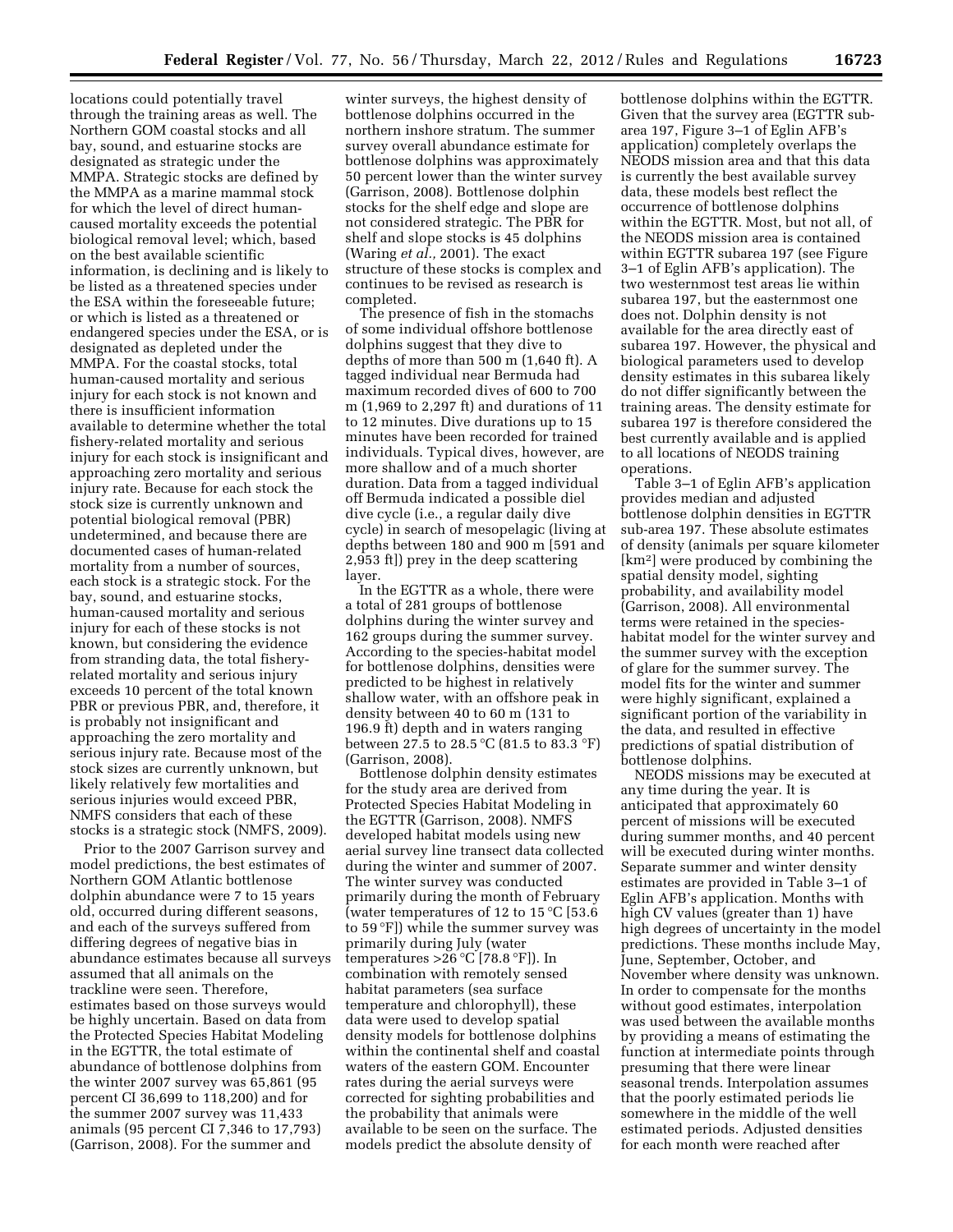interpolation calculations (see Table 3– 1 of Eglin AFB's application). Based on the adjusted densities, January, March, and July have the highest bottlenose dolphin densities while the months from August through December months have the lowest densities. On average, there are 0.81 bottlenose dolphins/km2

throughout the year in EGTTR sub-area 197. Seasonally there are on average 0.84 dolphins/km2 during summer and 0.78 dolphins/km2 during winter in subarea 197. NMFS has independently evaluated the foregoing approach for calculating the likely occurrence and density of bottlenose dolphins in the

specified geographic area and determined that it yields the best scientific data available for purposes of determining the extent of impacts to affected stocks, the likely amount of incidental harassment, and informing the negligible impact determination.

# TABLE 3—(TABLE 3–1 OF THE APPLICATION) BOTTLENOSE DOLPHIN DENSITIES FOR EGTTR SUB-AREA 197

| Month | Median<br>density<br>(individuals/<br>km <sup>2</sup> | CV    | Valid | Adjusted<br>density<br>(individuals/<br>km <sup>2</sup> ) <sup>a</sup> |
|-------|-------------------------------------------------------|-------|-------|------------------------------------------------------------------------|
|       | 0.00                                                  | 31.62 |       | 0.51                                                                   |
|       | 0.52                                                  | 0.25  |       | 0.52                                                                   |
|       | 1.24                                                  | 0.22  |       | 1.24                                                                   |
|       | 0.73                                                  | 0.20  |       | 0.73                                                                   |
|       | 1.22                                                  | 0.28  |       | 1.22                                                                   |
|       | 0.84                                                  | 0.46  |       | 0.84                                                                   |
|       |                                                       |       |       | 0.84                                                                   |
|       | 0.00                                                  | 22.41 | 0     | 0.95                                                                   |
|       | 0.00                                                  | 4.47  |       | 1.06                                                                   |
|       | 1.17                                                  | 0.24  |       | 1.17                                                                   |
|       | 0.48                                                  | 0.22  |       | 0.48                                                                   |
|       | 0.01                                                  | 3.02  |       | 0.49                                                                   |
|       | 0.00                                                  | 20.43 |       | 0.50                                                                   |
|       |                                                       |       |       | 0.78                                                                   |
|       |                                                       |       |       | 0.81                                                                   |

a Adjusted through interpolation.

NMFS anticipates that no bottlenose dolphins will be injured, seriously injured, or killed during the NEODS training operations. The specific objective of the U.S. Air Force's mitigation and monitoring plan is to ensure that no dolphins (or manatees) or other protected species are in the action area where they might be impacted by the explosive detonations. Because of the circumstances and the mitigation and monitoring requirements discussed in this document, NMFS believes it highly unlikely that the activities would result in injury (Level A harassment), serious injury, or mortality of bottlenose dolphins; however, they may temporarily avoid the area where the explosive demolitions will occur (after there has been at least one detonation). Eglin AFB has requested the incidental take of 10 bottlenose dolphin each year and approximately 50 animals during the five year duration of the action.

Further information on the biology, habitat, and local distribution of these species and others in the region can be found in Eglin AFB's application, which is available upon request (see **ADDRESSES**), and the NMFS Marine Mammal Stock Assessment Reports, which are available online at: *[http://](http://www.nmfs.noaa.gov/pr/species/)  [www.nmfs.noaa.gov/pr/species/](http://www.nmfs.noaa.gov/pr/species/)*.

#### **Comments and Responses**

On January 15, 2010, NMFS published a notice of receipt of application for a LOA in the **Federal Register** (75 FR 2490) and requested comments, information, and suggestions from the public for 30 days. NMFS received comments from the Marine Mammal Commission (Commission) and a private citizen. The private citizen's comments opposed the issuance of an authorization without providing any specific rationale for that position. NMFS, therefore, cannot respond to this comment. NMFS' responses to the Commission's comments are addressed in the proposed rule (75 FR 60694, October 1, 2010). On October 1, 2010, NMFS published a Notice of Proposed Rule (75 FR 60694) on the U.S. Air Force's request to take marine mammals incidental to NEODS training operations at Eglin AFB and requested, comments, information, and suggestions concerning the request. During the 30-day public comment period for the proposed rule, NMFS received comments from two private citizens and the Commission. The following are the comments and NMFS' responses.

*Comment 1:* A comment from a private citizen does not support giving

this permit to Eglin AFB because marine mammals ''deserve to live, not be bombed to death or have sonar cause brain hemorrhages so that they can't navigate and die from blood hemorrhages.''

*Response:* Eglin AFB and NMFS have evaluated the potential harm to marine mammals resulting from NEODS activities using the best currently available science. It is possible that bottlenose dolphins may be affected by underwater detonations. However, as discussed in the proposed rule, these effects will most likely be in the form of temporary behavioral disturbance, not injury or death. NMFS is requiring monitoring and mitigation measures to be implemented during all missions, and expects that these measures will significantly decrease the potential for impacts and reduce likely incidental harassment to a level that does not exceed negligible impact as defined by 50 CFR 216.103. The hand-held sonar used during NEODS activities are not likely to affect marine mammals. Due to the location of the NEODS training operations and required pre-mission monitoring, it is highly unlikely that manatees will be affected. In addition, section 101(a)(5)(A) of the MMPA requires that the Secretary to issue the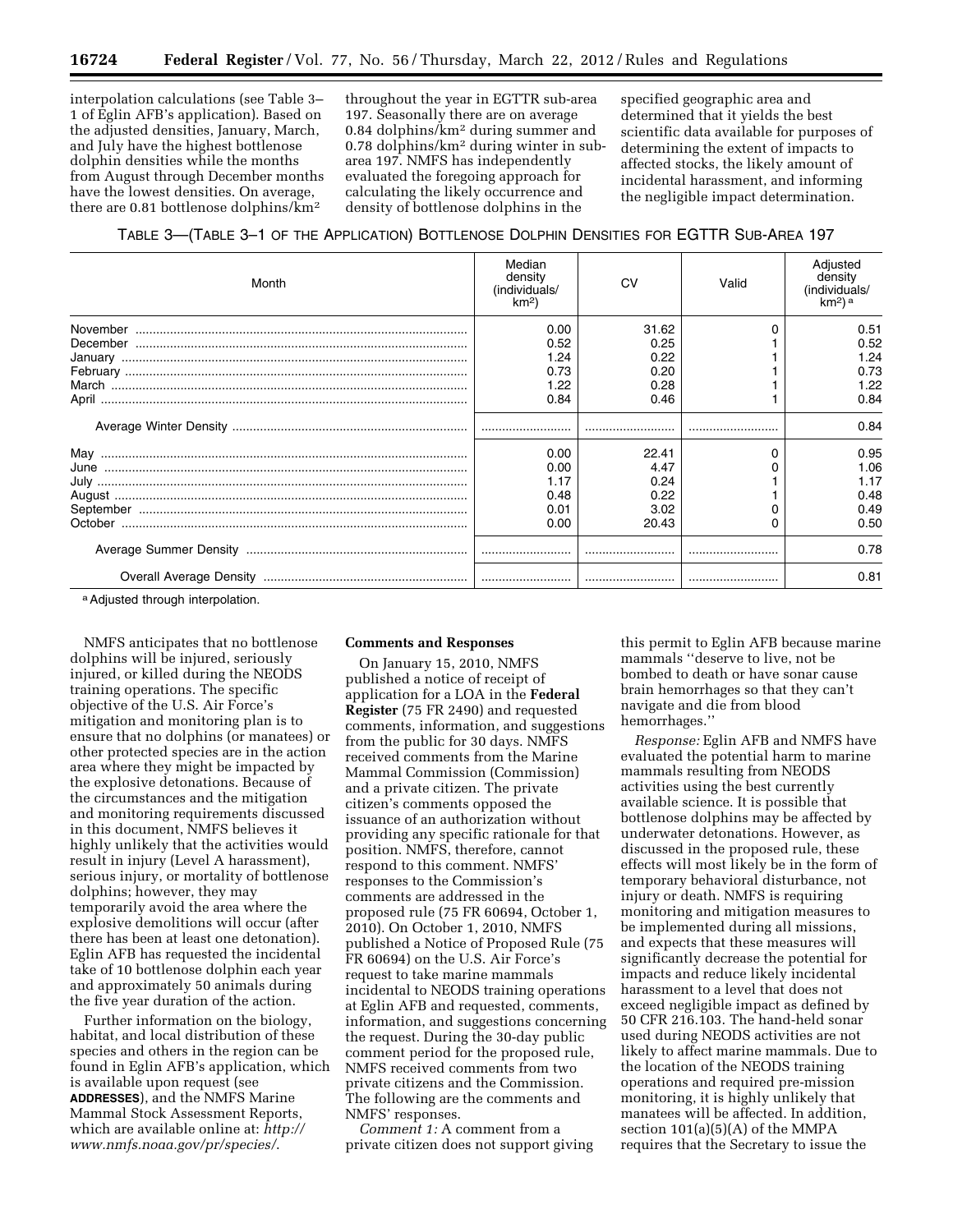requested authorization to the U.S. Air Force only if the Secretary determines that the NEODS training operations will result in a negligible impact on the affected species or stocks, and the authorization prescribes the permissible methods of taking, mitigation measures for effecting the least practicable adverse impact to species or stocks, and requirements for monitoring and reporting.

*Comment 2:* A comment from a private citizen states that the proposed rule is an immediate threat to bottlenose dolphins and even manatees in the coastal waters surrounding Florida. The suggestion that Level B harassment to marine species is acceptable in order for Naval students to arm/disarm underwater mines is negligent and extreme, especially when our oceans are facing rapid change in temperature, over-fishing, and toxic waste.

Moreover, the Sarasota Dolphin Research Agency states ''evaluating the effects of \* \* \* noise on marine mammals [in order to] expand understanding of \* \* \* threats to bottlenose dolphins \* \* \* observations made during \* \* \* detonation \* \* \* indicated that dolphins do exhibit behavioral responses'' (Buckstaff and Ganon, 2010; *[http://](http://www.sarasotadolphin.org/Human/ResponseConstruction.asp)* 

*[www.sarasotadolphin.org/Human/](http://www.sarasotadolphin.org/Human/ResponseConstruction.asp)  [ResponseConstruction.asp](http://www.sarasotadolphin.org/Human/ResponseConstruction.asp)*). Essentially, not enough research has been conducted on long term outcome of sound and noise on bottlenose dolphins (or other marine life), and blatant disregard for marine environments is an abuse of the Naval authority.

The commenter challenges the rule in its entirety, and requests the U.S. Navy find other manners in which to test the student aptitude of arming/disarming underwater mines. Ordnance training can occur in simulated marine environments without posing needless harm to the animals and ecosystems of coastal waters.

*Response:* The NEODS training operations are necessary to train U.S. Navy personnel to detect, recover, identify, evaluate, render safe, and dispose of unexploded ordnance that constitutes a threat to people, material, installations, ships, aircraft, and operations. Although most NEODS components of the training operations are conducted on land and in controlled environments, the training described in this application is carried out in realworld conditions in order to make the training as effective as reasonably possible. Simulated environments (e.g., pools) generally do not effectively represent open-ocean conditions.

While better understanding the effects of underwater noise on marine species

is an important goal, Eglin AFB and NMFS has evaluated the potential harm to marine mammals resulting from NEODS activities using the best currently available science. While bottlenose dolphins may be affected by underwater detonations, because of the infrequency and short duration of the detonations these impacts are expected to be minimal. Additionally, the U.S. Air Force and NMFS will require monitoring and mitigation measures to be implemented during all NEODS missions, and expects that these measures will result in the lowest practicable adverse impact on marine mammal species and stocks and reduce likely incidental harassment to a level that does not exceed a negligible impact as defined by 50 CFR 216.103. Due to the location of NEODS training operations and required pre-mission monitoring, it is highly unlikely that manatees will be affected.

*Comment 3:* The Commission recommends that the NMFS require the U.S. Air Force to describe in detail the environmental parameters and procedures used to determine the safety zones and subsequent takes and incorporate these in the final rule.

*Response:* Before issuing the final rule, NMFS required the U.S. Air Force to describe in detail the environmental parameters and procedures used to determine safety zones (i.e. ZOIs) and subsequent takes. Underwater noise propagation, and therefore the distance to which noise thresholds are estimated to extend, depends upon a number of environmental parameters. For estimating threshold distances in the U.S. Air Force's MMPA application for NEODS training operations, Eglin AFB used a proprietary application developed by a contractor, Science Applications International Corporation. The application permits users to input data related to underwater explosions into an Excel spreadsheet, including net explosive weight, number of detonations, and the desired noise threshold metrics. The possible metrics include energy expressed as decibel levels (total energy and/or greatest 1/3 octave band), peak pressure (psi), and positive impulse (psi-msec). The program output then displays the distance from source to which a particular threshold extends. Various threshold distances are provided according to depth of detonation, season (summer or winter), and province number.

The Warning Areas most frequently used for military testing and training exercises in the Gulf of Mexico (W–155, W–151, and W–470) have been divided into 16 acoustic provinces derived from

U.S. Navy oceanographic and environmental databases. Within a given province, water depth, sound speed, and sediment properties are similar, and therefore acoustic properties are expected to be similar. NEODS training operations will occur in W–151. The relevant oceanographic and environmental data was entered into the spreadsheet, and noise threshold distances corresponding to the appropriate depth, season, and province number were provided and used to populate Table 6–2 in Eglin AFB's application. NMFS has included these environmental parameters and procedures used to determine the safety zones (i.e., ZOIs) and subsequent takes and incorporated these in the final rule.

*Comment 4:* The Commission recommends that before issuing the final rule, NMFS require the U.S. Air Force to re-estimate the safety zones and associated takes based on the Level A harassment (injury) threshold of 13 psimsec and the Level B harassment (non-TTS) threshold of 177 dB re 1  $\mu$ Pa<sup>2</sup>-sec.

*Response:* Before issuing the final rule, NMFS has required and Eglin AFB Natural Resources Section has reestimated the safety zones and associated incidental takes so that they include 13psi-msec (Level A harassment) and 177 dB re 1  $\mu$ Pa<sup>2</sup>-sec (Level B harassment) thresholds. Revisions were made in the application accordingly and are also reflected in NMFS' take estimates and final rule, and will be in subsequent authorizations. The application is available online on the NMFS Incidental Take Authorization Web site at: *[http://](http://www.nmfs.noaa.gov/pr/permits/incidental.htm#iha)  [www.nmfs.noaa.gov/pr/permits/](http://www.nmfs.noaa.gov/pr/permits/incidental.htm#iha) [incidental.htm#iha](http://www.nmfs.noaa.gov/pr/permits/incidental.htm#iha)*. NMFS has relied on those revisions in establishing safety zones in the final rule.

*Comment 5:* The Commission recommends that before issuing the final rule, NMFS provide additional justification for its preliminary determination that the mitigation and monitoring measures would be sufficient to detect, with a high level of confidence, all marine mammals within or entering the identified safety zones; this would include describing changes in detection probability under various sea state and weather conditions. If such information is not available, then NMFS and the U.S. Air Force should undertake the studies needed to verify that the proposed mitigation and monitoring measures are likely to detect all or nearly all marine mammals in or near the safety zones and, if necessary, develop alternative means of detecting marine mammals in or near those zones. As it has noted in past correspondence, the Commission would be pleased to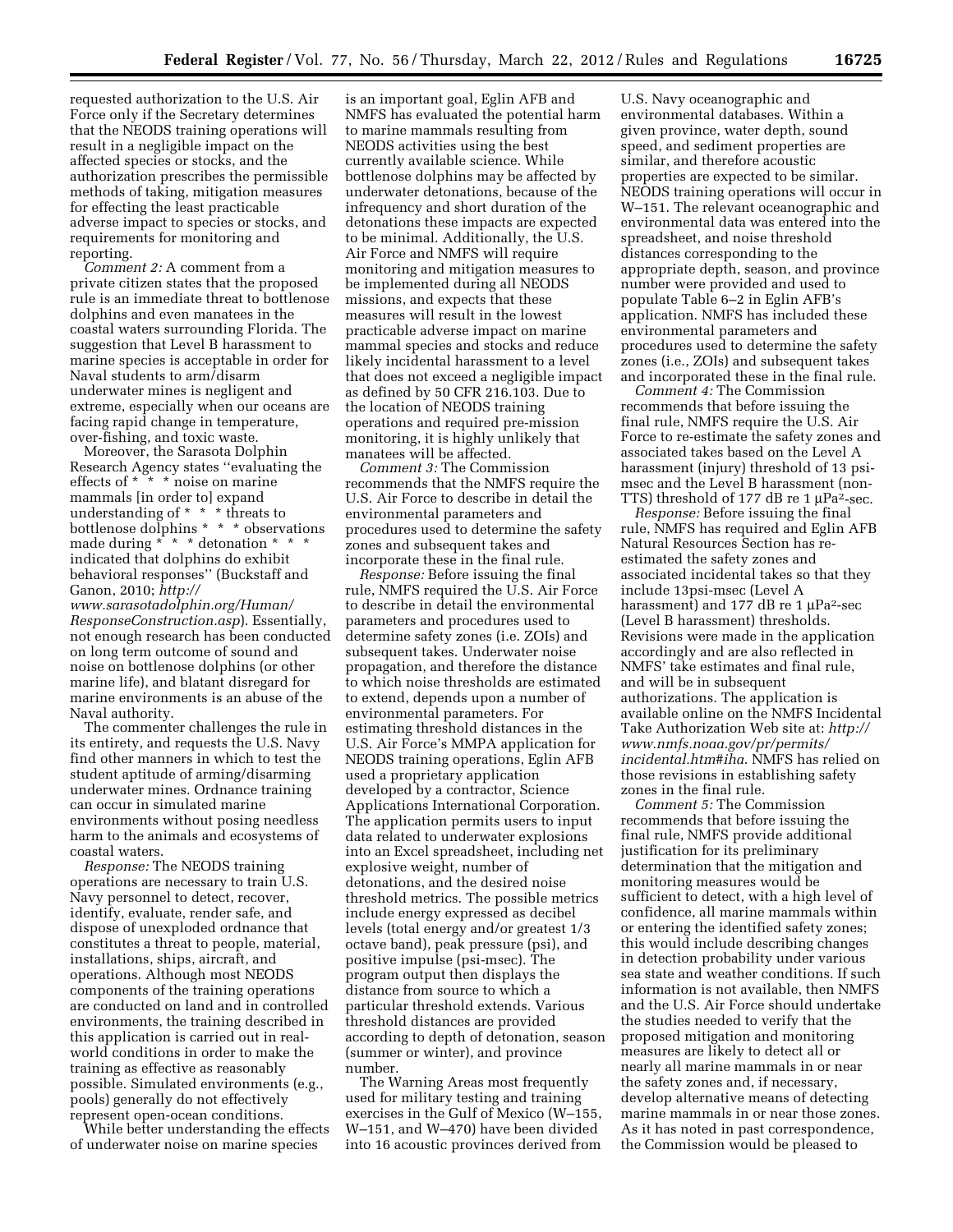discuss with NMFS and the U.S. Air Force the collection and analysis of such data and the design of such experiments to promote a better understanding of the utility and shortcomings of visual monitoring as an effective mitigation measure.

*Response:* The probability of sighting bottlenose dolphins within the monitoring zone is affected by animal behavior, observer effectiveness, and weather/Beaufort sea state and wind force. Species that occur in groups, exhibit conspicuous surface activity (e.g., leaping, splashing, and visible blows), and surface often are more likely to be observed than species for which one or more of these attributes is not applicable. Bottlenose dolphin behavior is considered conducive to effective observation. The typical group size of 2 to 15 individuals (DON, 2007a; Wursig *et al.,* 2000) is expected to occur in the area of NEODS training operations. Although dives of 10 to 15 minutes have been recorded for trained individuals, the typical dive time is 3 to 4 minutes (Wynne and Schwartz, 1999). Observation for dolphins will occur at least 30 minutes before detonations occur. Therefore, it is likely that at least one individual will be at the surface during the observation time frame. In addition, bottlenose dolphins are generally surface-active and, due to dive times, surface relatively frequently. Caretta *et al.* (2000) considered the likelihood of bottlenose dolphins being observed during surveys in the Pacific great enough that the possibility of missed individuals on the transect line was discounted.

Eglin AFB will require the use of trained observers during NEODS training operations involving detonations. Due in part to the dolphin behavioral characteristics and mission requirements described above, it is expected that observers will have a high detection rate in acceptable weather conditions. A Beaufort sea state of less than 3 is considered optimal for cetacean observation (Davis *et al.,* 2000), and mitigation measures stipulate that missions will be delayed if sea state is greater than 3. Detection probability generally decreases with distance from the observer. However NMFS expects that observation effectiveness will be acceptable within the specified range (880 m maximum or 2,887 ft).

Specific information on the probability of observing bottlenose dolphins from a stationary platform in the nearshore GOM is not available. Various authors have generally addressed the issue of observation effectiveness during cetacean surveys. Two types of bias are often discussed in

this context, including perception and availability bias. Perception bias refers to the failure of observers to detect animals, although they are present in the survey area and available to be seen. Availability bias refers to animals that are in the survey area, but are not able to be seen because they are submerged when observers are present. The probability of detecting bottlenose dolphins on a transect line during shipboard surveys has been estimated by various authors as between 62 and 100 percent (DON, 2007b). These probabilities take into account perception and availability bias. However, these estimates are not necessarily applicable to NEODS operations because they represent results from survey efforts on moving vessels (NEODS observers will be stationary) and occur in different geographic locations.

*Comment 6:* The Commission recommends that NMFS condition the final rule and any LOA issued under that rule to require suspension of the proposed activities if a marine mammal is seriously injured or killed and the injury or death could be associated with the proposed activities and, if supplementary measures are unlikely to reduce the risk of serious injury or death to a very low level, require the U.S. Air Force to suspend its activities until an authorization for such taking has been obtained.

*Response:* Although Eglin AFB Natural Resources Section believes the required monitoring and mitigation measures will substantially reduce the potential for impacts to bottlenose dolphins, the U.S. Air Force is willing to require that NEODS activities be suspended if a marine mammal is seriously injured or killed and the injury or death can be associated by the U.S. Air Force with the NEODS operations. In addition, Eglin AFB agrees that, if supplementary measures are unlikely to reduce the risk of serious injury or death to a very low level, activities should be suspended until an authorization for such take has been obtained. This requirement has been added to the application under the Mitigation Procedures Plan and NMFS has included it as a requirement in the final rule.

*Comment 7:* In exchanged emails, the Commission and NMFS noted discrepancies within both the application and NMFS' proposed rule. In response, the U.S. Air Force made several clarifications and agreed to work with NMFS to correct the other discrepancies, including determining safety zones and estimated takes associated with Level B harassment

(non-TTS) for multiple detonations. The Commission recommends that NMFS ensure that numerous discrepancies in the application and proposed rule are corrected in the final rule.

*Response:* Eglin AFB has addressed all issues noted in the Commission's comments submitted via email as well as those officially submitted during the public comment period for the proposed rule. NMFS has ensured that these discrepancies in the application and proposed rule are corrected in the final rule.

### **Potential Effects of Specified Activities on Marine Mammals and Estimates of Take by Harassment**

In general, potential impacts to marine mammals from explosive detonations could include non-lethal injury (Level A harassment), serious injury, and mortality, as well as Level B harassment, which can consist of behavioral disturbance or temporary loss of hearing sensitivity. In the absence of monitoring and mitigation, marine mammals may be killed or injured as a result of an explosive detonation due to direct physiological effects such as the response of air cavities in the body, including the lungs and bubbles in the intestines. Effects are likely to be most severe in near surface waters where the reflected shock wave creates a region of negative pressure called ''cavitation.''

A second potential possible cause of mortality is the onset of extensive lung hemorrhage. Extensive lung hemorrhage is considered debilitating and potentially fatal. Suffocation caused by lung hemorrhage is likely to be the major cause of marine mammal death from underwater shock waves. The estimated range for the onset of extensive lung hemorrhage to marine mammals varies depending upon the animal's weight, with the smallest mammals having the greatest potential hazard range.

Marine mammals may potentially be harassed due to noise from NEODS mission involving underwater detonations. For example, exposing bottlenose dolphins to underwater noise from explosive detonations could result in disturbing important behavioral patterns. The potential numbers and species harassed by noise are assessed in this section. Three key sources of information are necessary for estimating potential noise effects on marine resources: (1) The number of distinct firing or test events; (2) the ZOI for noise exposure; and (3) the population density of animals that potentially occur within the ZOI. The ZOI reflects the geographic extent of the effects anticipated from the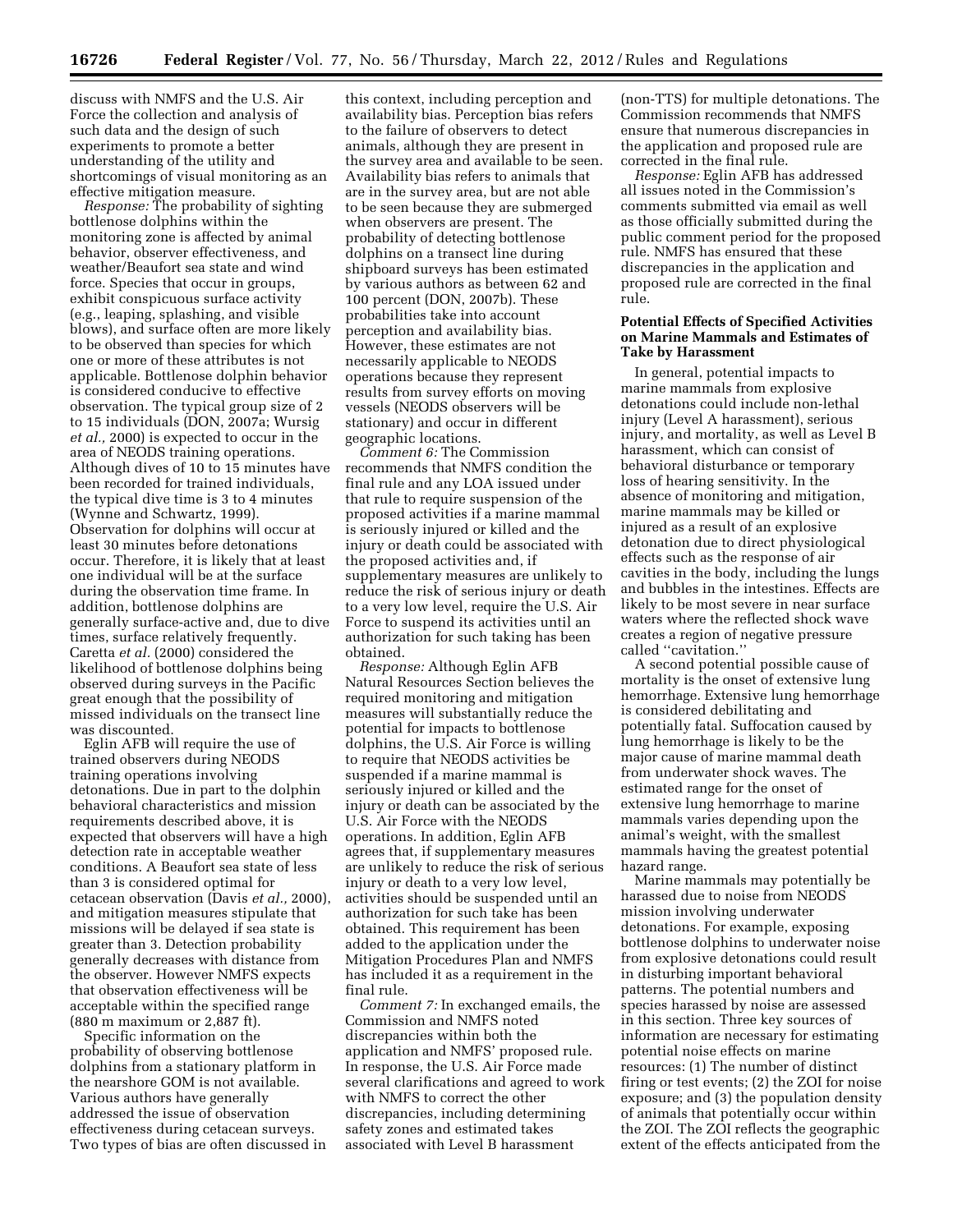action. The ''test site'' and ''mission area'' are both found within the ZOI.

For the acoustic analysis, the exploding charge is characterized as a point source. The impact thresholds used for marine mammals relate to potential effects on hearing from underwater detonation noise. No ESAlisted marine mammals would be affected given the location of the action in nearshore waters. The only ESAlisted marine mammal likely to be found in the northeastern GOM, the Federal and state-listed endangered sperm whale (*Physeter macrocephalus*), occurs farther out on the continental slope in water generally deeper than 600 m (1,968.5 ft). Manatees are not considered likely to occur in the mission areas (see Figure 1–1 of Eglin AFB's application) and are therefore not considered in this analysis.

For the explosives in question, actual detonation depths would occur at 60 ft near the sand bottom. The inert mines and sea floor may potentially interact with the propagation of noise into the water. However, effects on the propagation of noise into the water column cannot be determined without in-water noise monitoring at the time of detonation. Potential exposure of a sensitive species to detonation noise could theoretically occur at the surface or at any number of depths with differing consequences. A conservative acoustic analysis was selected to ensure the greatest direct path for the harassment ranges and to give the greatest impact range for the injury thresholds.

Criteria and thresholds that are the basis of the analysis of NEODS noise impacts to cetaceans were initially used in U.S. Navy Environmental Impact Statements for ship shock trials of the *Seawolf* submarine and the *Winston S. Churchill* (*Churchill*) vessel (DON, 1998; DON, 2001) and adopted by NMFS (NMFS, 2001). Supplemental criteria and thresholds have been introduced in the EGTTR Programmatic Environmental Assessment (U.S. Air Force, 2002), subsequent EGTTR LOA (U.S. Air Force, 2003) permit request, Precision Strike Weapons (PSW) LOA (U.S. Air Force, 2004), and Naval Surface Warfare Center Panama City Division LOA (U.S. Navy, 2008).

Standard impulsive and acoustic metrics were used to analyze underwater pressure waves in this document.

• Energy flux density (EFD) is the time integral of the squared pressure divided by the impedance. EFD levels have units of dB re 1  $\mu$ Pa<sup>2</sup>·s.

• 1/3-Octave EFD is the energy flux density in a 1/3-octave frequency band; the 1/3 octave selected is the hearing range at which the subject animals' hearing is believed to be most sensitive.

• Peak pressure is the maximum positive pressure for an arrival of a sound pressure wave that a marine mammal would receive at some distance away from a detonation.

• Positive impulse represents a timeaveraged pressure disturbance from an explosive source with units in psimilliseconds (psi-msec).

• Units used here are psi and dB levels.

Level A harassment is non-lethal injury, the onset of which is estimated based on levels associated with eardrum rupture (i.e., tympanic-membrane [TM] rupture) and the onset of slight lung injury. The threshold for TM rupture corresponds to a 50 percent rate of rupture (i.e., 50 percent of animals exposed to the level are expected to suffer TM rupture); this threshold is stated in terms of an EFD value of 1.17 in-lb/in2, which is about 205 dB re 1  $\mu$ Pa<sup>2</sup>·s EFD. Use of this value acknowledges that TM rupture is not necessarily a life-threatening injury, but is a useful index of possible injury that is well-correlated with measures of permanent hearing impairment. Ketten (1998) indicates a 30 percent incidence of permanent threshold shift (PTS) at the same threshold. The onset of slight lung injury is the second threshold considered indicative of non-lethal injury. A dolphin would be expected to recover from this type of injury. Slight lung injury is considered to occur at a positive impulse level of 13 psi-msec. At distances closer to the detonation, the pressure wave could cause extensive lung injury, leading to mortality. It is assumed that the range of extensive lung injury is less than that of slight injury; therefore, using the range of slight lung injury provides a more conservative take estimate.

Public Law 108–136 (2004) amended the definition of Level B harassment under the MMPA for military readiness activities, such as this action (and also for scientific research on marine mammals conducted by or on the behalf of the Federal Government). For military readiness activities, Level B harassment is now defined as ''any act that disturbs or is likely to disturb a marine mammal or marine mammal stock in the wild by causing disruption of natural behavioral patterns including, but not limited to, migration, surfacing, nursing, breeding, feeding, or sheltering to a point where such behavioral patterns are abandoned or significantly altered.'' Unlike Level A harassment, which is solely associated with physiological effects, both

physiological and behavioral effects may cause Level B harassment.

The physiological effect associated with non-injurious Level B harassment is known as temporary threshold shift (TTS), which is defined as a temporary, recoverable loss of hearing sensitivity (NMFS, 2001; DON, 2001). Two criteria are considered indicative of the onset of peak pressure at 23 psi (peak). This threshold is derived from the Environmental Impact Statement for the (*Churchill*) shock testing and was subsequently adopted by NMFS in its final rule on the unintentional taking of marine mammals incidental to the shock testing (NMFS, 2001). The original criteria in *Churchill*  incorporated 12 psi (peak). The current criteria and threshold for peak pressure over all exposures was updated from 12 psi (peak) to 23 psi (peak) for explosives less than 907 kg (2,000 lb) based on an IHA issued to the U.S. Air Force for a similar action (NMFS, 2006a). See Table 4 (below) for NMFS' current criteria and thresholds for explosives. Peak pressure threshold are much greater than those for the energy metric when charge weights are small, even when source and animal are away from the surface. In order to more accurately estimate TTS for smaller detonations while preserving the safety feature provided by the peak pressure threshold, the peak pressure threshold is appropriately scaled for small shot detonations. This scaling is based on the similitude formulas (e.g., Urick, 1983) used in virtually all compliance documents for short ranges. Further, the peak-pressure threshold for TTS due to explosives offers a safety margin for source or animal near the ocean surface. The more conservative isopleth of the criteria for estimating TTS is used in take analysis.

Behavioral reactions may occur at noise levels below those considered to cause TTS in marine mammals, particularly in cases where multiple detonations occur. Behavioral effects may include decreased ability to feed, communicate, migrate, or reproduce, among others. Such effects are known as sub-TTS Level B harassment. Although repetitive exposures (below TTS) to the same animals are considered unlikely due to the infrequent test events (no more than 5 detonations over a one or two day period), the potential variability in target locations, and the continuous movement of marine mammals in the northeastern GOM, the potential exists for a marine mammal to be impacted during multiple detonations. In this document, behavioral effects associated with such a scenario are considered to occur at an EFD level of 177 dB re 1  $\mu$ Pa<sup>2</sup>·s EFD. The tables below provide a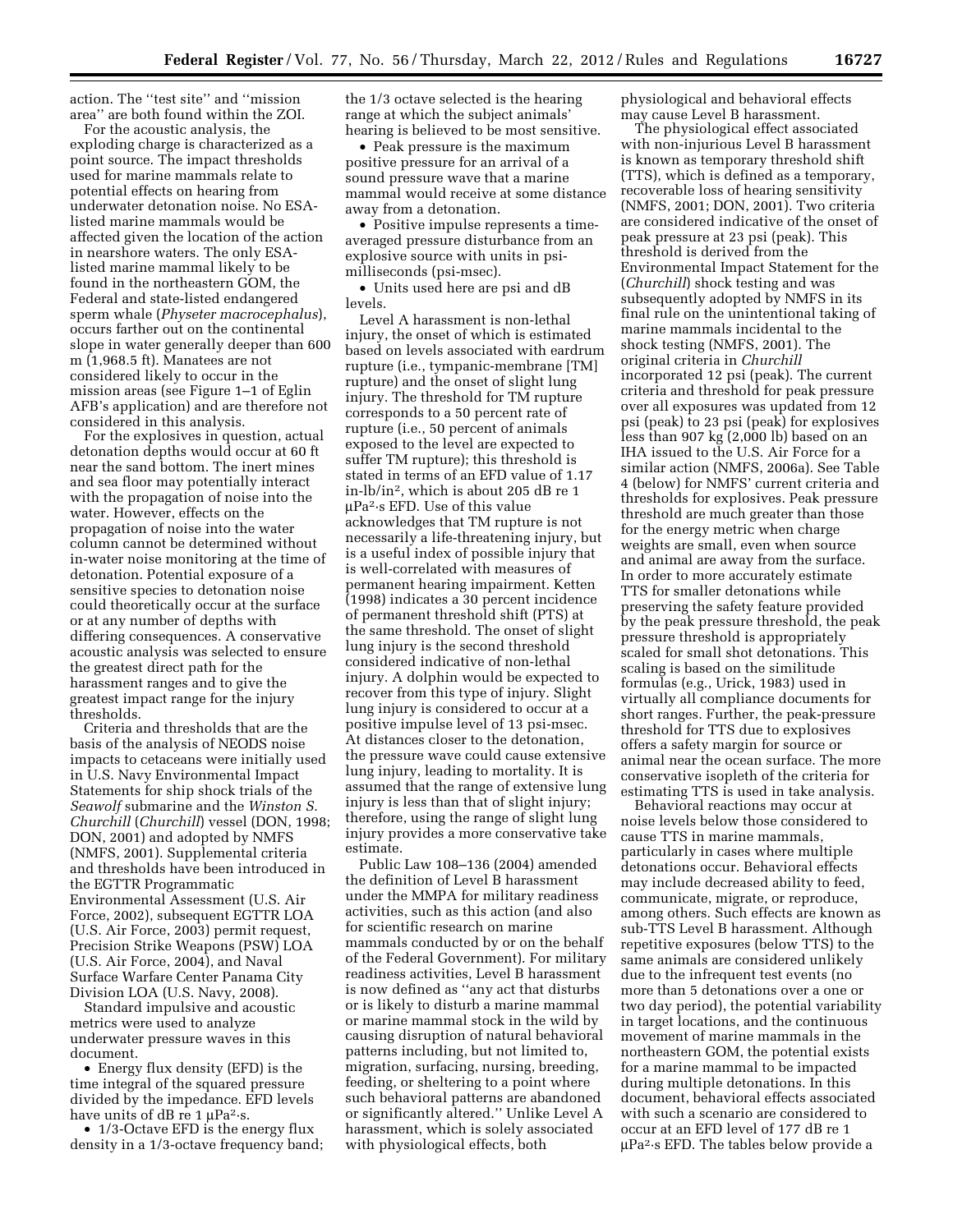summary of threshold criteria and metrics for potential noise impacts to sensitive species.

# TABLE 4—(TABLE 6–1 OF THE APPLICATION) NMFS' THRESHOLD CRITERIA AND METRICS UTILIZED FOR IMPACT ANALYSES FROM THE USE OF EXPLOSIVES

| Mortality                                                                 | Level A harassment (non-lethal injury)                                                                  |                                                                       | Level B harassment (non-<br>injurious; TTS and<br>associated behavioral<br>disruption [dual criteria])                                                               | Level B harassment<br>(non-injurious behavioral,<br>sub-TTS)               |
|---------------------------------------------------------------------------|---------------------------------------------------------------------------------------------------------|-----------------------------------------------------------------------|----------------------------------------------------------------------------------------------------------------------------------------------------------------------|----------------------------------------------------------------------------|
| 31 psi-msec (onset of se-<br>vere lung injury [mass of<br>dolphin calf]). | 205 dB re 1 $\mu$ Pa <sup>2</sup> ·s EFD<br>(50 percent of animals)<br>would experience TM<br>rupture). | 13 psi-msec positive pres-<br>sure (onset of slight)<br>lung injury). | 182 dB re 1 $\mu$ Pa <sup>2</sup> s EFD <sup>*</sup> ;<br>23 psi peak pressure $\left\langle \right\rangle$<br>2,000 lb) 12 psi peak<br>pressure $(> 2,000 \, lb)$ . | 177 dB re 1 µPa <sup>2</sup> ·sEFD*<br>(for multiple detonations<br>only). |

\* **Note:** In greatest 1/3-octave band above 10 Hz or 100 Hz.

Noise ZOIs were calculated for bottom detonation scenarios at 60 ft for both Level A harassment (i.e., injury) and Level B harassment (significant behavioral disturbance). To determine the number of potential ''takes'' or animals affected, cetacean population information from surveys was applied to the various ZOIs. The impact calculations for this section utilize marine mammal density estimates that have been derived from a Legacy-funded NMFS/Air Force project (Garrison,

2008). The species density estimate data were adjusted to reflect the best available data and more realistic encounters of these animals in their natural environment (Garrison, 2008). These calculations and estimates are explained in detail in Section 3, and adjusted density estimates are provided in Table 3–1 of Eglin AFB's application. Although mission schedules are variable and may occur during any time of year, 60 percent (24 detonations) are expected to occur during summer and 40 percent

(16 detonations) are expected to occur in winter. Therefore, seasonal bottlenose dolphin density estimates (0.78 dolphins/km2) in summer and 0.84 dolphins/km2 in winter) are used for take analysis.

Table 6–2 of Eglin AFB's application gives the estimated impact ranges for the two explosive weights. The test locations are one to three nmi south of SRI. NEODS detonations were modeled for bottom detonations at 60 ft.

| TABLE 5-(TABLE 6-2 OF THE APPLICATION) ZOI FOR UNDERWATER EXPLOSIONS |  |
|----------------------------------------------------------------------|--|
|----------------------------------------------------------------------|--|

| Ordnance                                        | NEW (lbs)       | Depth of<br>explosion (m) | Ranges for<br>205 dB re 1<br>uPa <sup>2</sup> ·s EFDL<br>(m) | Ranges for 13<br>psi-msec (m) | Ranges for<br>182 dB re 1<br>uPa <sup>2</sup> ·s EFDL<br>(m) | Ranges for 23<br>psi (m) | Ranges for<br>177 dB re 1<br>µPa <sup>2</sup> ·s EFDL<br>(m) |
|-------------------------------------------------|-----------------|---------------------------|--------------------------------------------------------------|-------------------------------|--------------------------------------------------------------|--------------------------|--------------------------------------------------------------|
| Summer:<br><b>NEODS MCM 2.3</b>                 |                 |                           |                                                              |                               |                                                              |                          |                                                              |
| kg (5 lb) charge<br><b>NEODS MCM 4.5</b>        | 5               | 18                        | 52.1                                                         | 156                           | 227.5                                                        | 222                      | 520                                                          |
| kg (10 lb) charge<br>Winter:                    | 10              | 18                        | 77                                                           | 225                           | 385                                                          | 280                      | 845                                                          |
| NEODS MCM 5 lb<br>charge<br><b>NEODS MCM 10</b> | 5               | 18                        | 52.2                                                         | 156                           | 229.8                                                        | 222                      | 529                                                          |
| lb charge                                       | 10 <sup>°</sup> | 18                        | 77                                                           | 226                           | 389                                                          | 280                      | 880                                                          |

EFDL = Energy Flux Density Level.

Applying the harassment ranges in Table 6–2 of the application to the species densities of Table 3–1 of the application, the number of animals potentially occurring within the ZOI was estimated. These results are presented in Tables 6–3, 6–4, and 6–5 of the application. For Level A harassment calculations (Table 6–3 of the application), the ZOI corresponding to 13 psi-msec is used because this

radius is in all cases greater than the radius corresponding to 205 dB re 1  $\mu$ Pa<sup>2</sup>· s EFD. For Level B harassment calculations (Table 6–4 of the application), the ZOI corresponding to the 182 dB re 1  $\mu$ Pa<sup>2</sup>· s EFD metric is used because this radius is in all cases greater than the radius corresponding to 23 psi (peak). A whole animal (and potential take) is defined as 0.5 or greater, where calculation totals result

in fractions of an animal. Where less than 0.5 animals are affected, no take is assumed. The calculations in Tables 6– 3 and 6–4 of the application are based on the expected tempo of: (1) 40 total detonations per year; (2) one-half of detonations are of 5 lb charges, and onehalf are of 10 lb charges; and (3) 60 percent of detonations occur in summer, and 40 percent occur in winter.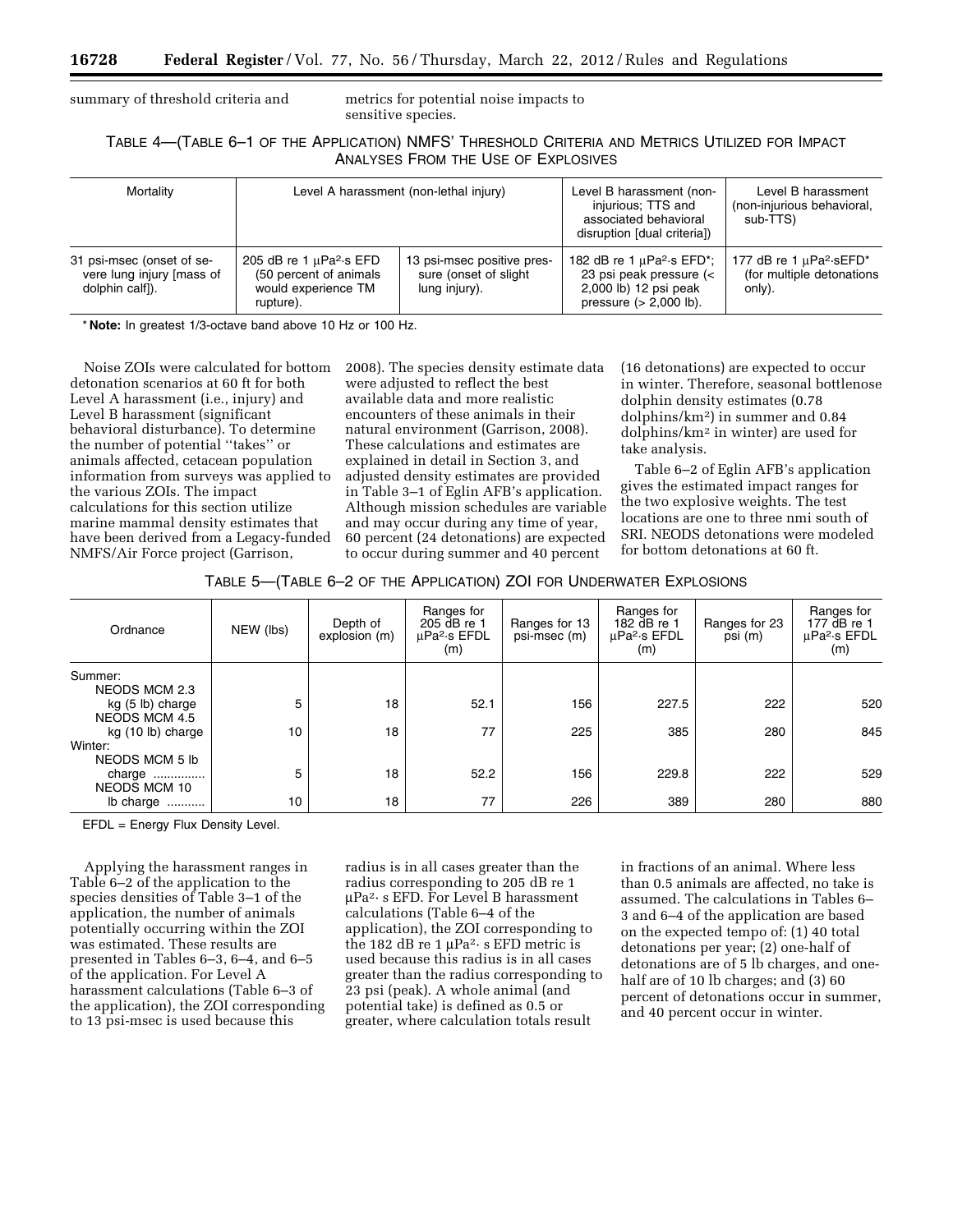# TABLE 6—(TABLE 6–3 OF THE APPLICATION) MARINE MAMMAL DENSITIES AND RISK ESTIMATES FOR LEVEL A HARASSMENT (13 PSI-MSEC POSITIVE PRESSURE)

|                                                                         | Density                    | ZOI (km)                    |       | Number of animals exposed to level A<br>harassment |                           |
|-------------------------------------------------------------------------|----------------------------|-----------------------------|-------|----------------------------------------------------|---------------------------|
| <b>Species</b>                                                          | (animals/km <sup>2</sup> ) | 5 lb charge<br>10 lb charge |       | 5 lb charge                                        | 10 lb charge              |
| Summer:<br>Bottlenose Dolphin                                           | 0.78                       | 0.156                       | 0.225 | 0.72<br>$(12$ detonations)                         | 1.49<br>(12 detonations). |
| Winter:                                                                 | 0.84                       | 0.156                       | 0.226 | 0.51<br>(8 detonations)                            | 1.08<br>(8 detonations).  |
| Total Number Animals Potentially Exposed To Level A Harassment Annually |                            |                             | 3.80  |                                                    |                           |

# TABLE 7—(TABLE 6–4 OF THE APPLICATION) MARINE MAMMAL DENSITIES AND RISK ESTIMATES FOR LEVEL B HARASSMENT (182 DB RE 1 μPA2·S EFD 1/3 OCTAVE BAND) NOISE EXPOSURE

| Species                                                                                         | Density                    | ZOI (km)    |              | Number of animals exposed to Level B<br>harassment (TTS) |                           |
|-------------------------------------------------------------------------------------------------|----------------------------|-------------|--------------|----------------------------------------------------------|---------------------------|
|                                                                                                 | (animals/km <sup>2</sup> ) | 5 lb charge | 10 lb charge | 5 lb charge                                              | 10 lb charge              |
| Summer:<br>Winter:                                                                              | 0.78                       | 0.2275      | 0.385        | $(12$ detonations)                                       | 4.36<br>(12 detonations). |
|                                                                                                 | 0.84                       | 0.2298      | 0.389        | (8 detonations)                                          | 3.19<br>(8 detonations).  |
| Total number animals potentially exposed to Level B harassment (TTS and<br>behavioral) annually |                            |             | 10.18        |                                                          |                           |

# TABLE 8—(TABLE 6–4 OF THE APPLICATION) MARINE MAMMAL DENSITIES AND RISK ESTIMATES FOR LEVEL B HARASSMENT (177 DB RE 1 μPA2·S EFD 1/3 OCTAVE BAND) NOISE EXPOSURE

| Species                                                                                               | Density                    | ZOI (km)    |              | Number of animals exposed to level B<br>harassment (behavioral) |                            |
|-------------------------------------------------------------------------------------------------------|----------------------------|-------------|--------------|-----------------------------------------------------------------|----------------------------|
|                                                                                                       | (animals/km <sup>2</sup> ) |             |              |                                                                 |                            |
|                                                                                                       |                            | 5 lb charge | 10 lb charge | 5 lb charge                                                     | 10 lb charge               |
| Summer:<br>Bottlenose Dolphin                                                                         | 0.78                       | 0.520       | 0.845        | $(12$ detonations)                                              | 20.99<br>(12 detonations). |
| Winter:<br>Bottlenose Dolphin                                                                         | 0.84                       | 0.529       | 0.880        |                                                                 | 16.35                      |
| Total number animals potentially exposed to Level B harassment (sub-TTS and behavioral) an-<br>nually |                            |             |              | 51.20                                                           |                            |

The tables above indicate that the potential takes of marine mammals for non-injurious (Level B) harassment, as well as the onset of injury (Level A harassment) to cetaceans is possible but low, even without implementing any monitoring and mitigation measures. Slightly fewer than four bottlenose dolphins are estimated to be exposed annually to a positive pressure level corresponding to Level A harassment (13 psi-msec). Noise levels corresponding to Level B harassment (182 dB re 1  $\mu$ Pa<sup>2</sup> · s EFD) would potentially affect approximately 10 dolphins. Finally, approximately 50 dolphins could be exposed to noise levels associated with sub-TTS

behavioral harassment. None of the above impact estimates take into account the monitoring and mitigation measures that will be employed by the proponent to minimize potential impacts to protected species. These monitoring and mitigation measures are described in Eglin AFB's application (see below) and are anticipated to substantially reduce the potential impacts to marine mammals.

Based on the analyses and results provided here and in Section 6 of Eglin AFB's application, approximately four Atlantic bottlenose dolphins could be exposed to pressure levels (13 psi-msec) corresponding to Level A harassment annually in the absence of monitoring

and mitigation measures. Approximately 10 dolphins could be exposed to noise levels corresponding to Level B harassment (TTS and associated behavioral), while 50 individuals could be exposed to noise levels corresponding to Level B harassment. NMFS expects that monitoring and mitigation measures set forth in the final rule would substantially reduce the number of animals impacted. The individuals potentially affected could be part of the Northern GOM Coastal Stock and/or part of one or more of the Northern GOM bay, sound, and estuarine stocks. The Northern GOM coastal stock and all bay, sound, and estuarine stocks are considered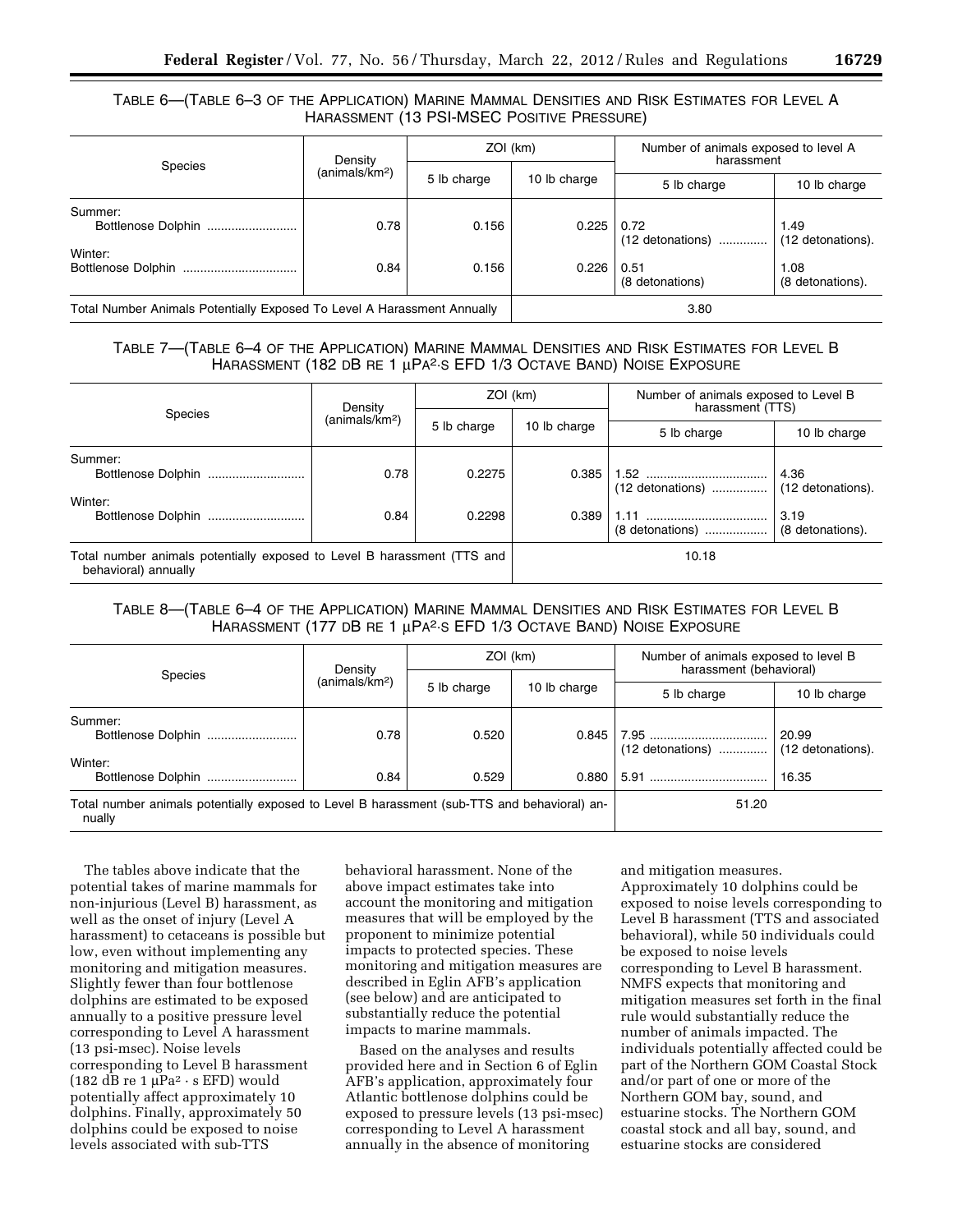strategic. Although the NEODS training area lies outside the defined range of the bay, sound, and estuarine stocks, movement between such stocks has been documented in GOM coastal waters, as described in Waring *et al.*  (2009). Movements have ranged from travel through adjacent communities to movement over several hundred kms off Texas, and may include seasonal movements into GOM waters. NEODS training operations will occur between the ranges of the Pensacola/East Bay and Choctawhatchee Bay Stocks, although individuals from other locations could potentially travel through the training areas as well. These stocks and their movements are not fully understood; therefore, it is possible that individuals from these stocks could be affected. PBR has not been determined for the coastal stock due to insufficient information. Similarly, PBR has not been determined for many of the bay, sound, and estuarine stocks, including the Pensacola/East Bay and Choctawhatchee Bay stocks.

Based on the calculation methods discussed above, NMFS estimated take numbers per year of 10 individuals and 50 individuals during the five-year rule for Atlantic bottlenose dolphins. The actual number of individual animals being exposed or taken may be less due to the U.S. Air Force's implementation of monitoring and mitigation measures.

### **Possible Effects of Activities on Marine Mammal Habitat**

The primary source of marine mammal habitat impact is noise resulting from live NEODS missions. However, the noise does not constitute a long-term physical alteration of the water column or bottom topography, as the occurrences are of limited duration and are intermittent in time. Surface vessels associated with the missions are present in limited duration and are intermittent as well.

Other sources that may affect marine mammal habitat were considered and potentially include the introduction of fuel, debris, ordnance, and chemical residues in the water column. The effects of each of these components were considered in the NEODS BA and were determined to be unlikely to adversely affect protected marine species. Marine mammal habitat would not be affected, lost or modified.

NMFS anticipates that the action will result in no impacts to marine mammal habitat beyond rendering the areas immediately around the NEODS training operations in the EGTTR less desirable shortly after each demolition event. The impacts will be localized and instantaneous. Impacts to marine mammal, invertebrate, and fish species are not expected to be detrimental.

### **Mitigation**

In order to issue an Incidental Take Authorization under section  $101(a)(5)(A)$  and (D) of the MMPA, NMFS must set forth the permissible methods of taking pursuant to such activity, and other means of effecting the least practicable adverse impact on such species or stock and its habitat, paying particular attention to rookeries, mating grounds, and areas of similar significance, and on the availability of such species or stock for taking for certain subsistence uses. The NDAA of 2004 amended the MMPA as it relates to military readiness activities and the incidental take authorization process such that ''the least practicable adverse impact'' includes consideration of personnel, safety, practicality of implementation, and the impact on the effectiveness of the ''military readiness activity.'' NEODS training involves military readiness activities.

NEODS has employed a number of mitigation measures in an effort to substantially decrease the number of animals potentially affected. Eglin AFB is committed to assessing the mission

activity for opportunities to provide operational mitigations while potentially sacrificing some mission flexibility.

Mitigation consists of visual monitoring of the mission site that is required in order to decrease the likelihood of potential impacts to marine mammals and other protected species. Pre- and post-mission surveys using trained observers are required for each NEODS mission. Surveys will be conducted from surface vessels and possibly helicopters. Missions will only be conducted during daylight hours (i.e., an hour after sunrise and an hour before sunset). Depending on visibility, surface observation would be effective out to several kms.

Trained observers onboard support boats would be staged from the highest point possible. The observer on the vessel will be familiar with marine life in the mission area and must be equipped with optical equipment with sufficient magnification (e.g., binoculars), which should allow the observer to sight and report surfacing marine mammals from a significant distance. The trained observer will have proper lines of communication to make recommendations to the Officer in Tactical Command so that he/she can then decide on whether or not the mission can proceed.

Weather that supports the ability to sight marine life is required in order to mitigate the test site effectively (DON, 1998). Wind, visibility, and surface conditions of the GOM are the most critical factors affecting mitigation operations. Higher winds typically increase wave height and create ''white cap'' conditions, limiting an observer's ability to locate surfacing marine mammals. NEODS missions would be canceled or delayed if the sea state were greater than the Scale Number 3 described on Table 9 (below) and in Eglin AFB's application.

### TABLE 9—(TABLE 11–1 OF THE APPLICATION) BEAUFORT SEA STATE SCALE FOR MARINE MAMMAL OBSERVATION

| Scale No.          | Sea conditions                                                                                                                                                                                                                                                                                                            |
|--------------------|---------------------------------------------------------------------------------------------------------------------------------------------------------------------------------------------------------------------------------------------------------------------------------------------------------------------------|
| $\mathcal{P}$<br>3 | Flat calm, no waves or ripples.<br>Small wavelets, few if any whitecaps.<br>White caps on 0 to 33 percent of surface; 0.3 to 0.6 m (1 to 2 ft) waves.<br>White caps on 33 to 50 percent of surface; 0.6 to 0.9 m (2 to 3 ft) waves.<br>White caps on greater than 50 percent of surface; greater than 0.9 m (3 ft) waves. |

During a typical mission in the GOM, visual surveys are conducted out to a distance from the detonation point corresponding to the largest impact ZOI, which would be the Level B sub-TTS behavioral harassment range. However,

due to recent dolphin mortalities associated with EOD activities at the Silver Strand Training Complex (SSTC) off of San Diego, California, new survey protocols will be implemented. These protocols represent an agreement

between the U.S. Navy and NMFS regarding the size of the visual survey areas for training activities using timedelay fuses. Such fuses are used so that U.S. Navy personnel can safely vacate the area before detonation occurs. The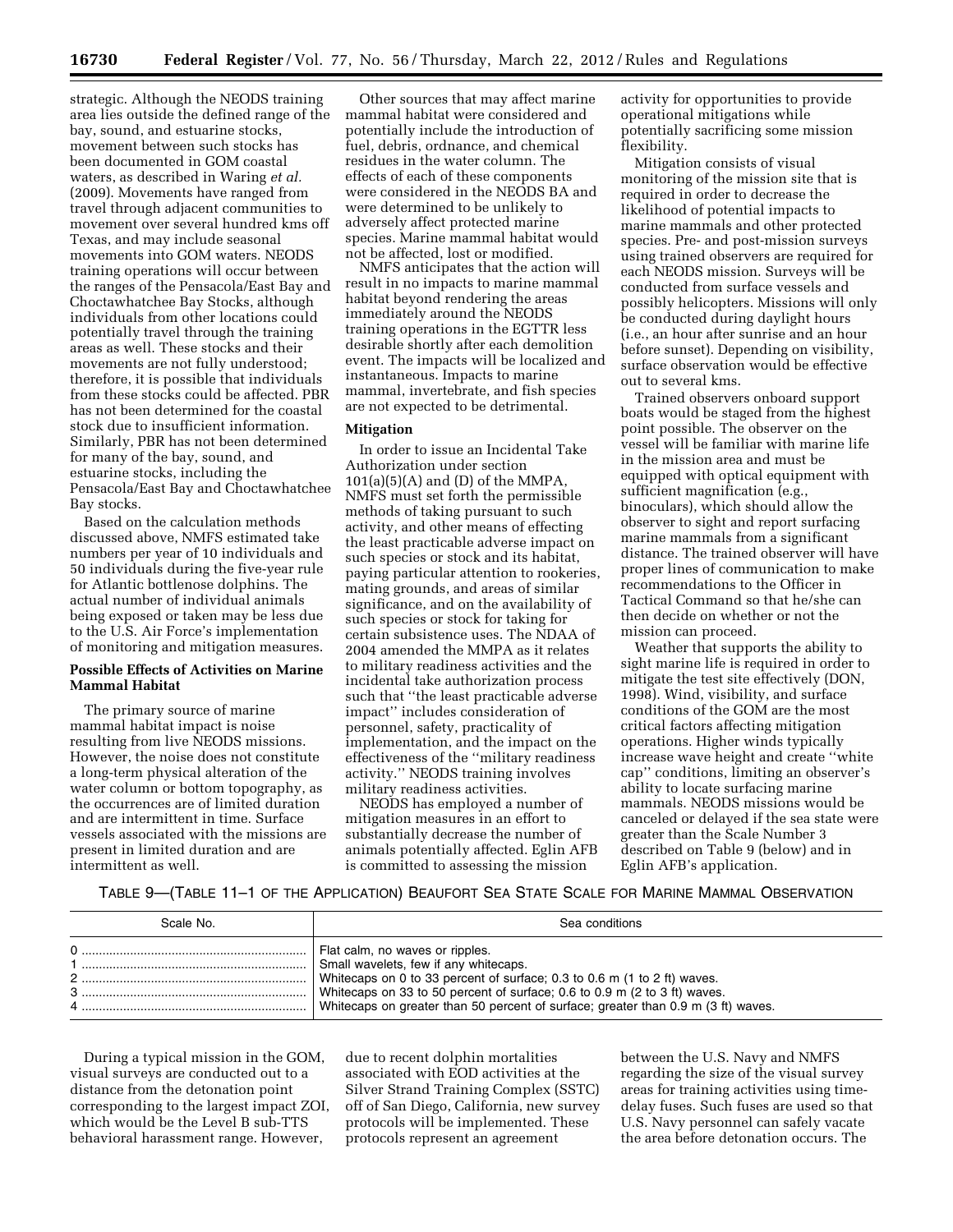U.S. Air Force will ensure that the U.S. Navy complies with the mitigation and monitoring protocols set forth herein this document, and future reference will be to the U.S. Navy, as the U.S. Navy carries out the NEODS training operations.

Under the new protocol, the survey radius (distance from the detonation point) is increased so that marine mammals would not likely have time to swim into the affected area after the

charge has been set and U.S. Navy divers have left the area. Once the system is armed and divers exit the water, they are typically not allowed back into the water to disarm the charge. Therefore, the distance that a dolphin could typically swim during the time delay is added to the survey distance. The typical swim speed for dolphin species is considered to be 5.6 km per hour (three knots), or approximately 93.3 m (102 yards [yd]) per minute.

Table 10 (Table 11–2 of the application) lists the distance a dolphin might travel at this swim speed during various time delays. In addition, NMFS requested that an additional 182.9 m (200 yd) buffer be added to this distance to account for dolphins possibly swimming faster than the average speed of three knots. This additional buffer is shown in the table below.

# TABLE 10—(TABLE 11–2 OF THE APPLICATION) POTENTIAL SWIM DISTANCE OF A DOLPHIN WITH AN ADDITIONAL 200 YD BUFFER

| Typical dolphin swim speed | Time delay | Distance traveled during<br>time delav | Distance traveled with<br>additional 200 yd buffer |
|----------------------------|------------|----------------------------------------|----------------------------------------------------|
|                            |            |                                        | 1,220 vd.                                          |

The total distance potentially traveled during the time delay, as listed in Table 10, is then added to the range of the applicable NMFS injury criteria to determine the final survey radius. The more conservative (larger) of the ranges between the injury dual criteria is used, which for the document is the 13 psimsec threshold (see Table 5 above or Table 6–2 of the application). If marine mammals are not observed within the mitigation-monitoring zone before the charge is set, they would be unlikely to swim into the injury zone during the time-delay window. The adjusted survey radius for various time delays is Table 11 below (see Table 11–3 of the application). The injury criterion range and final survey distance are shown in meters in order to be consistent with U.S. Navy standards established for the SSTC.

TABLE 11—(TABLE 11–3 OF THE APPLICATION) SURVEY RADIUS FOR TIME-DELAYED FIRING DEVICES

| Charge<br>weight (new)                                                                | 13 psi-msec<br>range | Survey radius for time delay, adjusted for swim distance and buffer |           |           |           |           |            |  |
|---------------------------------------------------------------------------------------|----------------------|---------------------------------------------------------------------|-----------|-----------|-----------|-----------|------------|--|
|                                                                                       |                      | 5 minutes                                                           | 6 minutes | 7 minutes | 8 minutes | 9 minutes | 10 minutes |  |
| .5 lb    171* yd    881 yd    983 yd    1,085 yd    1,187 yd    1,289 yd    1,391 yd. |                      |                                                                     |           |           |           |           |            |  |

\* Ranges from Table 5 are converted to yd.

In order to provide a more practical implementation of mitigation measures, the U.S. Navy and NMFS agreed to round survey ranges to distances more easily delineated in the field. Therefore,

to be consistent with the method used for missions at the U.S. Navy's SSTC, the survey distances shown in Table 11 are rounded to either 914.4 or 1,280.2 m (1,000 or 1,400 yd). A different number

of survey vessels are required for each distance. The final rounded distances are shown in Table 12 (Table 11–4 of the application).

# TABLE 12—(TABLE 11–4 OF THE APPLICATION) FINAL ROUNDED SURVEY RADIUS FOR TIME-DELAYED FIRING DEVICES

| Charge weight<br>(new) | Final rounded survey radius by time delay |           |           |           |           |            |  |  |  |
|------------------------|-------------------------------------------|-----------|-----------|-----------|-----------|------------|--|--|--|
|                        | 5 minutes                                 | 6 minutes | 7 minutes | 8 minutes | 9 minutes | 10 minutes |  |  |  |
|                        |                                           |           |           |           |           |            |  |  |  |

The following visual monitoring requirements will be implemented for each NEODS mission. These requirements are based on the agreement between NMFS and the U.S. Navy for EOD activities conducted in water depths of 7.3 m (24 ft) or greater.

• Underwater detonations using timed delay devices will only be conducted during daylight hours (i.e., an hour after sunrise and an hour before sunset).

• Time delays longer than 10 minutes will not be used. Initiation of the timer

device will not start until the mitigation-monitoring zone is clear of marine mammals for 30 minutes.

• A mitigation-monitoring zone will be established around each underwater detonation location as indicated in Table 12 based on charge weight and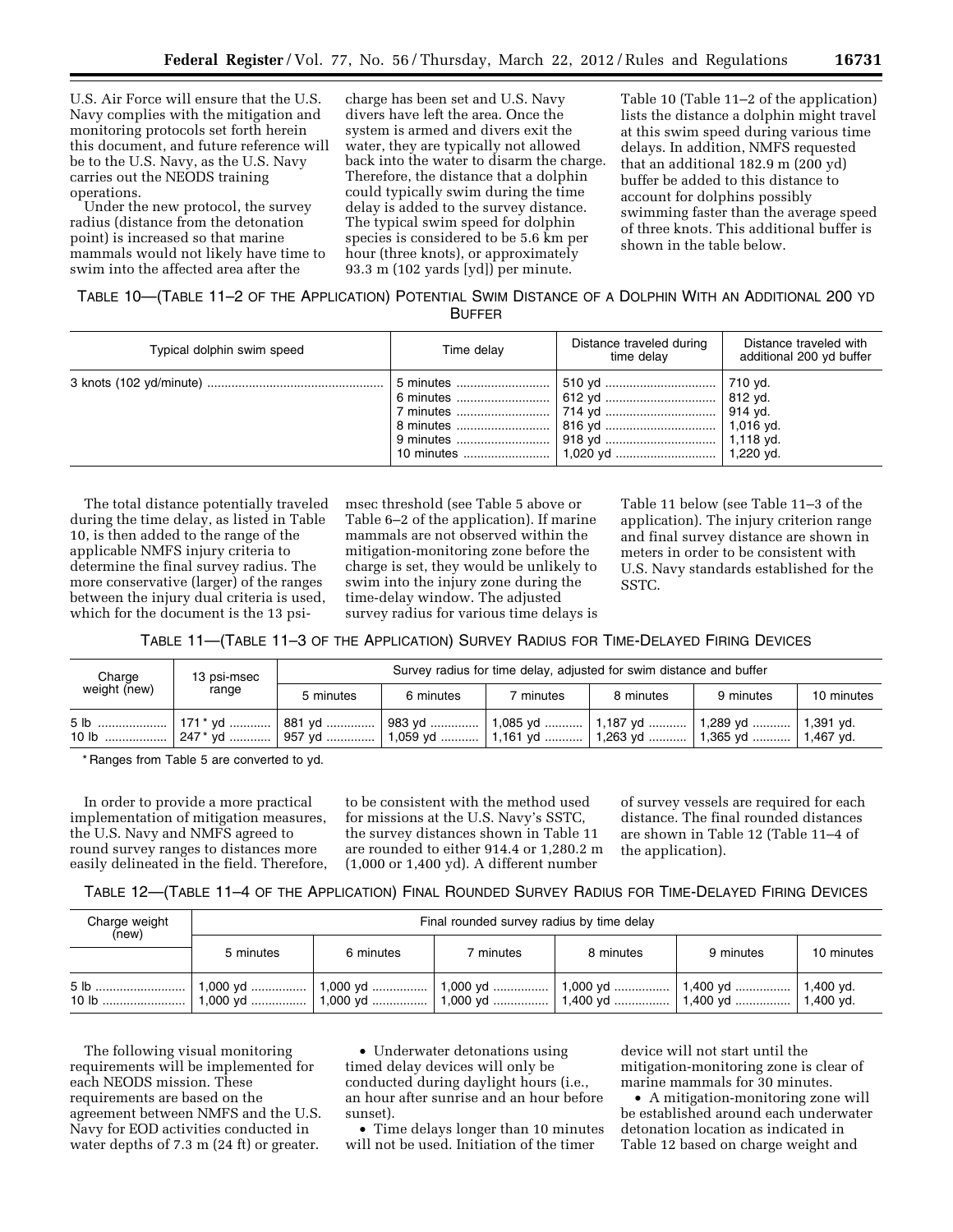length of time-delay used. When conducting surveys within the mitigation-monitoring zone radius (but always outside the detonation plume radius/human safety zone) boats will travel in a circular pattern around the detonation point, surveying the inner (toward the detonation site) and outer (away from the detonation site) areas. For a survey radius of 1,000 yd, the boat will be positioned at 457.2 m (500 yd) from the detonation point. Similarly, for a survey radius of 1,400 yd, boats will be positioned at a distance of 640.1 m (700 yd).

• For a survey radius of 1,000 yd, two boats are required. For a radius of 1,400 yd, either three boats or two boats/one helicopter are required.

• When using two boats, each boat will be positioned on opposite sides of the detonation location, separated by 180 degrees. When using three boats, each boat will be separated by 120 degrees (equidistant from each other).

• Two observers in each boat will conduct continuous visual surveys of the mitigation-monitoring zone for the entire duration of the training event, including at least 30 minutes prior to detonation. Observers will search the mitigation-monitoring zone for the presence of marine mammals, and other marine species such as sea turtles, diving birds, large concentrations of fish or jellyfish, and large *Sargassum* mats. The presence of diving birds, fish, jellyfish, and *Sargassum* may indicate an increased likelihood of dolphin presence.

• The mission would be postponed if large concentrations of fish, jellyfish, and/or large *Sargassum* rafts are observed within the mitigationmonitoring zone. The delay would continue until the fish, jellyfish, and/or large *Sargassum* rafts that caused the postponement are confirmed to be outside the mitigation-monitoring zone.

• To the extent practicable, boats will maintain a 18.5 km per hour (10 knot or 11.5 miles per hour) search speed. This search speed is expected to ensure adequate coverage of the buffer zone. While weather conditions and sea state may require slower speeds in some instances, 10 knots is considered a prudent, safe, and executable speed that will allow adequate surveillance. For a 1,000-yd survey zone, a boat travelling at 10 knots and 500 yd from the detonation point would circle the point approximately 3.2 times during a 30 minute survey period. By using two boats, approximately 6.4 circles would be completed in total. Similarly, for a 1,400 yd radius, each boat would circle the detonation point approximately 2.3 times within 30 minutes, and use of

three boats would result in 6.9 total circles.

• If available, a U.S. Navy helicopter can be used in lieu of one of the survey boats, so long as safety of flight is not jeopardized. U.S. Navy helicopter pilots are trained to conduct searches for relatively small objects in the water, such as a missing persons. A helicopter search pattern is dictated by standard U.S. Navy protocols and accounts for multiple variables, such as size and shape of the search area, size of the object, and environmental conditions, among others.

• The mitigation-monitoring zone will be surveyed for 30 minutes prior to detonation and continue for 30 minutes after detonation (concentrated on the area down current of the test site), in order to monitor for marine mammals and other protected species. It is the U.S. Navy's intent to conduct five successive detonations with a maximum time of 20-minutes between detonations, although a variety of factors can cause a delay of longer than 20 minutes, including a delay until the following day. Monitoring would continue during the 20 minute interval between detonations, and would serve as both post-detonation monitoring as well as pre-mission monitoring for the next detonation. If the time between detonations is delayed beyond 20 minutes, post-mission monitoring will be conducted for 30 minutes. At the conclusion of the final detonation, postmonitoring will be conducted for 30 minutes.

• Other personnel besides designated observers shall also maintain situational awareness of the presence of marine mammals within the mitigationmonitoring zone to the extent practicable given dive safety considerations.

• Divers placing the charges on mines will observe the immediate underwater area around the detonation site for marine mammals and other marine species such as diving birds, sea turtles, and Gulf sturgeon, and report sightings to surface observers.

• If a marine mammal is sighted within an established mitigationmonitoring zone or moving towards it, underwater detonation events will be postponed or suspended until the marine mammal that caused the postponement/suspension of training operations has voluntarily left the area and the area is clear of marine mammals for at least 30 minutes.

• If a marine mammal is detected within or about to enter an established mitigation-monitoring zone and subsequently cannot be reacquired, the mission will be postponed or suspended

until the last verified location is outside the mitigation-monitoring zone, the animal is moving away from the area, and the area is clear of marine mammals for at least 30 minutes.

• Any marine mammal observed after an underwater detonation either injured or exhibiting signs of distress will be reported to the Eglin AFB. Eglin AFB will coordinate with other members of marine mammal stranding networks, as appropriate, and report these events to NMFS or USFWS. The report will contain date and time of sighting, location, species description, and indications of the animal's status (see section below for more information on reporting).

NEODS training operations will be suspended and the U.S. Air Force will re-initiate consultation under the MMPA with NMFS' Office of Protected Resources if (1) a marine mammal is killed or seriously injured and the injury or death could be associated with the NEODS training operations; and (2) implementing supplemental mitigation and monitoring measures is not likely to reduce the risk of serious injury or death to a very low level. The U.S. Air Force will suspend operations until the proper authorization for incidental take is obtained from NMFS.

# **Monitoring and Reporting**

In order to issue an ITA for an activity, section 101(a)(5)(A) of the MMPA states that NMFS must set forth ''requirements pertaining to the monitoring and reporting of such taking.'' The MMPA implementing regulations at 50 CFR 216.104(a)(13) indicate that requests for ITAs must include the suggested means of accomplishing the necessary monitoring and reporting that will result in increased knowledge of the species and of the level of taking or impacts on populations of marine mammals that are expected to be present. Any authorization issued pursuant to this final rule will require the U.S. Air Force to conduct mitigation monitoring before, during, and after completion of training exercises in accordance with the procedures discussed above. Methods for monitoring will include trained observers positioned on vessels. Monitors will be required to record and report specific data to NMFS in an annual monitoring report.

Mitigation may include any supplemental activities that are designed and exercised to help reduce or eliminate the potential adverse impacts to the marine resources. The U.S. Air Force recognizes the importance of such ''in-place'' mitigations and is aware that NMFS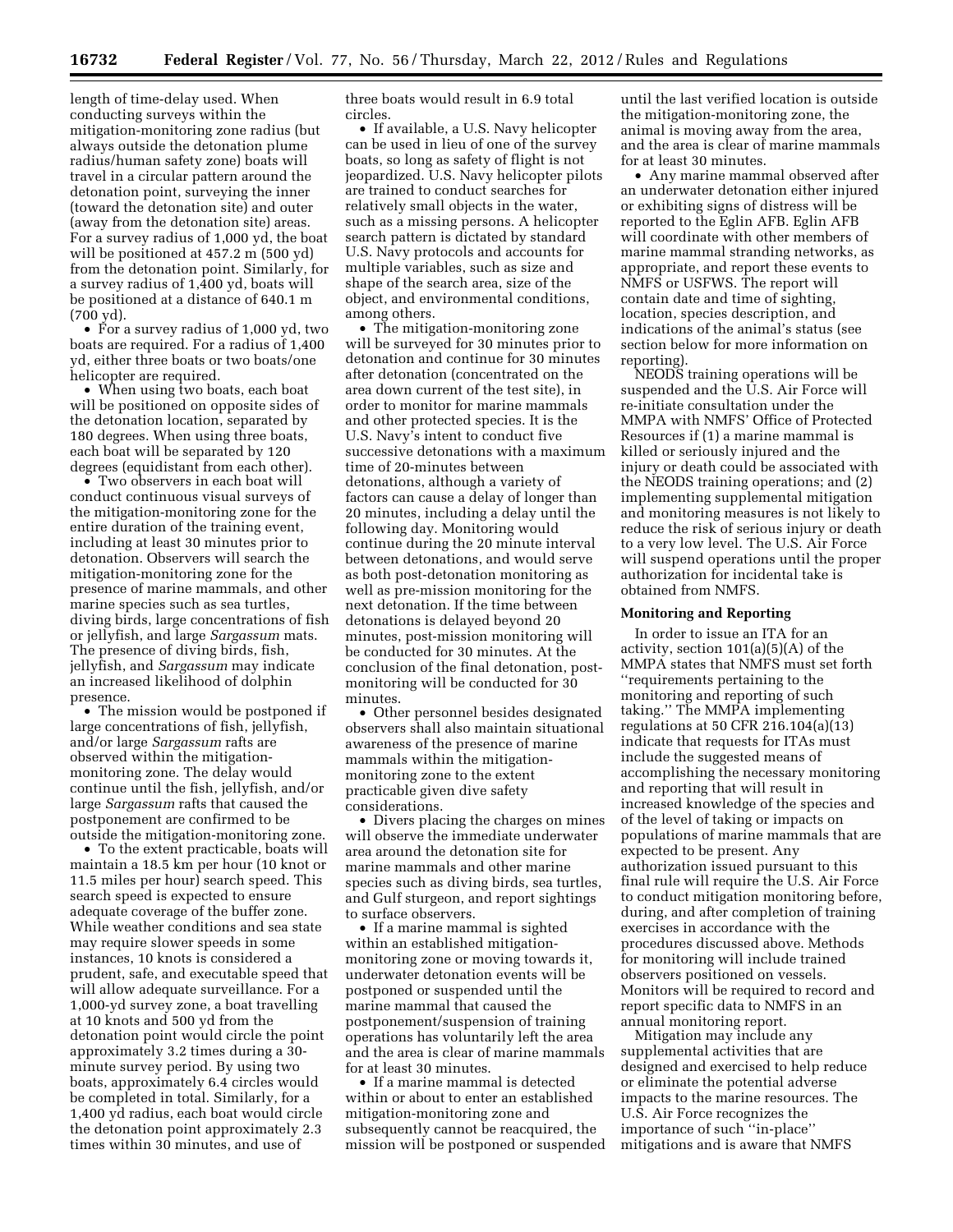recommends an approved mitigation plan that outlines the scope and effectiveness of the action's mitigations.

The risk of harassment (Levels A and B) to marine mammals has been determined to be relatively small. Eglin AFB has determined that with the implementation and commitment to utilizing the ''visual monitoring'' mitigations, potential takes are greatly reduced.

For NEODS testing, areas to be used in missions are visually monitored for marine mammal presence from a surface vessel prior to detonation of mine neutralization charges. Monitoring would be conducted before missions to clear marine mammals within the ZOI. If protected animals are inside the ZOI, firing would be postponed until they left the area. The following procedures will be conducted during the mission activities:

• Conduct survey clearance procedures using best operational methods possible.

• Clear ZOI and avoid all dolphins and protected species indicators (e.g., *Sargassum* rafts) to the maximum extent possible.

• Re-conduct clearance procedures if dolphins or protected species indicators (e.g., *Sargassum* rafts) are encountered.

• All observers must complete the Marine Observer Certification course annually.

• Conduct post-mission observation and report operations data as required by Eglin's Natural Resources Section, 96 CEG/CEVSN.

• Submit an annual summary (coordinated through 96 CEG/CEVSN) of mission observations to:

National Marine Fisheries Service, Southeast Regional Office, Protected Resources Division, 9721 Executive Center Drive North, St. Petersburg, FL 33702 and

National Marine Fisheries Service, Office of Protected Resources, 1315 East West Highway, Silver Spring, MD 20910.

Information recorded will include species counts, numbers of observed disturbances, and descriptions of the disturbance behaviors before, during, and after explosive activities. Observations of unusual behaviors, numbers, or distributions of marine mammals in the activity area will be reported to NMFS and USFWS so that any potential follow-up observations can be conducted by the appropriate personnel. In addition, observations of tag-bearing marine mammals, sea turtles, and fish carcasses as well as any rare or unusual species of marine

mammals and fish would be reported to NMFS and USFWS.

Eglin AFB would notify NMFS and the Regional Office prior to initiating of each explosive demolition session. If at any time injury or death of any marine mammal occurs that may be a result of the NEODS activities, Eglin AFB would suspend activities and contact NMFS immediately to determine how best to proceed to ensure that another injury, serious injury, or death does not occur, and to ensure that the applicant remains in compliance with the MMPA. Any takes of marine mammals other than those authorized by the LOA, as well as any injuries or deaths of marine mammals, will be reported to the Southeast Regional Administrator, within 24 hours. An annual draft final report must be submitted to NMFS within 90 days after the conclusion of the NEODS activities. An annual report must be submitted at the time of renewal of the LOA as well. Also, a report must be submitted at least 180 days prior to the expiration of these regulations. The report will include a summary of the activities undertaken and information gathered pursuant to the monitoring requirements set forth in the regulations and LOA, including dates and times of detonations as well as pre- and post-blasting monitoring observations. A final report must be submitted to the Regional Administrator within 30 days after receiving comments from NMFS on the draft final report. If no comments are received from NMFS the draft final report would be considered to be the final report.

In the unanticipated event that the specified activity clearly causes the take of a marine mammal in a manner prohibited by this rule, such as an injury, serious injury or mortality, Eglin AFB will immediately cease the specified activities and report the incident to the Chief of the Permits and Conservation Division, Office of Protected Resources, NMFS at (301) 427–8401 and/or by email to *[Jolie.Harrison@noaa.gov](mailto:Jolie.Harrison@noaa.gov)* and *[Howard.Goldstein@noaa.gov,](mailto:Howard.Goldstein@noaa.gov)* and the NMFS Southeast Region Marine Mammal Stranding Network at (877) 433–8299 (*[Blair.Mase@noaa.gov](mailto:Blair.Mase@noaa.gov)* and *[Erin.Fougeres@noaa.gov](mailto:Erin.Fougeres@noaa.gov)*) (Florida Marine Mammal Stranding Hotline at (888) 404–3922). The report must include the following information:

• Time, date, and location (latitude/ longitude) of the incident;

• Description of the incident;

• Status of all noise-generating sources use in the 24 hours preceding the incident;

• Water depth;

• Environmental conditions (e.g., wind speed and direction, Beaufort sea state, cloud cover, and visibility);

• Description of all marine mammal observations in the 24 hours preceding the incident;

• Species identification or description of the animal(s) involved; • Fate of the animal(s); and

• Photographs or video footage of the animal(s) (if equipment is available).

Activities shall not resume until NMFS is able to review the circumstances of the prohibited take. NMFS shall work with Eglin AFB to determine what is necessary to minimize the likelihood of further prohibited take and ensure MMPA compliance. Eglin AFB may not resume their activities until notified by NMFS via letter or email, or telephone.

In the event that Eglin AFB discovers an injured or dead marine mammal, and the lead observer determines that the cause of injury or death is unknown and the death is relatively recent (i.e., in less than a moderate state of decomposition as described in the next paragraph), Eglin AFB will immediately report the incident to the Chief of the Permits and Conservation Division, Office of Protected Resources, NMFS, at (301) 427–8401, and/or by email to *[Jolie.Harrison@noaa.gov](mailto:Jolie.Harrison@noaa.gov)* and *[Howard.Goldstein@noaa.gov,](mailto:Howard.Goldstein@noaa.gov)* and the NMFS Southeast Region Marine Mammal Stranding Network ((877) 433– 8299) and/or by email to the Southeast Regional Stranding Coordinator (*[Blair.Mase@noaa.gov](mailto:Blair.Mase@noaa.gov)*) and Southeast Regional Stranding Program Administrator

(*[Erin.Fougeres@noaa.gov](mailto:Erin.Fougeres@noaa.gov)*). The report must include the same information identified in the paragraph above. Activities may continue while NMFS reviews the circumstances of the incident. NMFS will work with Eglin AFB to determine whether modifications in the activities are appropriate.

In the event that Eglin AFB discovers an injured or dead marine mammal, and the lead observer determines that the injury or death is not associated with or related to the activities authorized in the final rule (e.g., previously wounded animal, carcass with moderate to advanced decomposition, or scavenger damage), Eglin AFB will report the incident to the Chief of the Permits and Conservation Division, Office of Protected Resources, NMFS, at (301) 427–8401, and/or by email to *[Jolie.Harrison@noaa.gov](mailto:Jolie.Harrison@noaa.gov)* and *[Howard.Goldstein@noaa.gov,](mailto:Howard.Goldstein@noaa.gov)* and the NMFS Southeast Regional Marine Mammal Stranding Network ((877) 433– 8299), and/or by email to the Southeast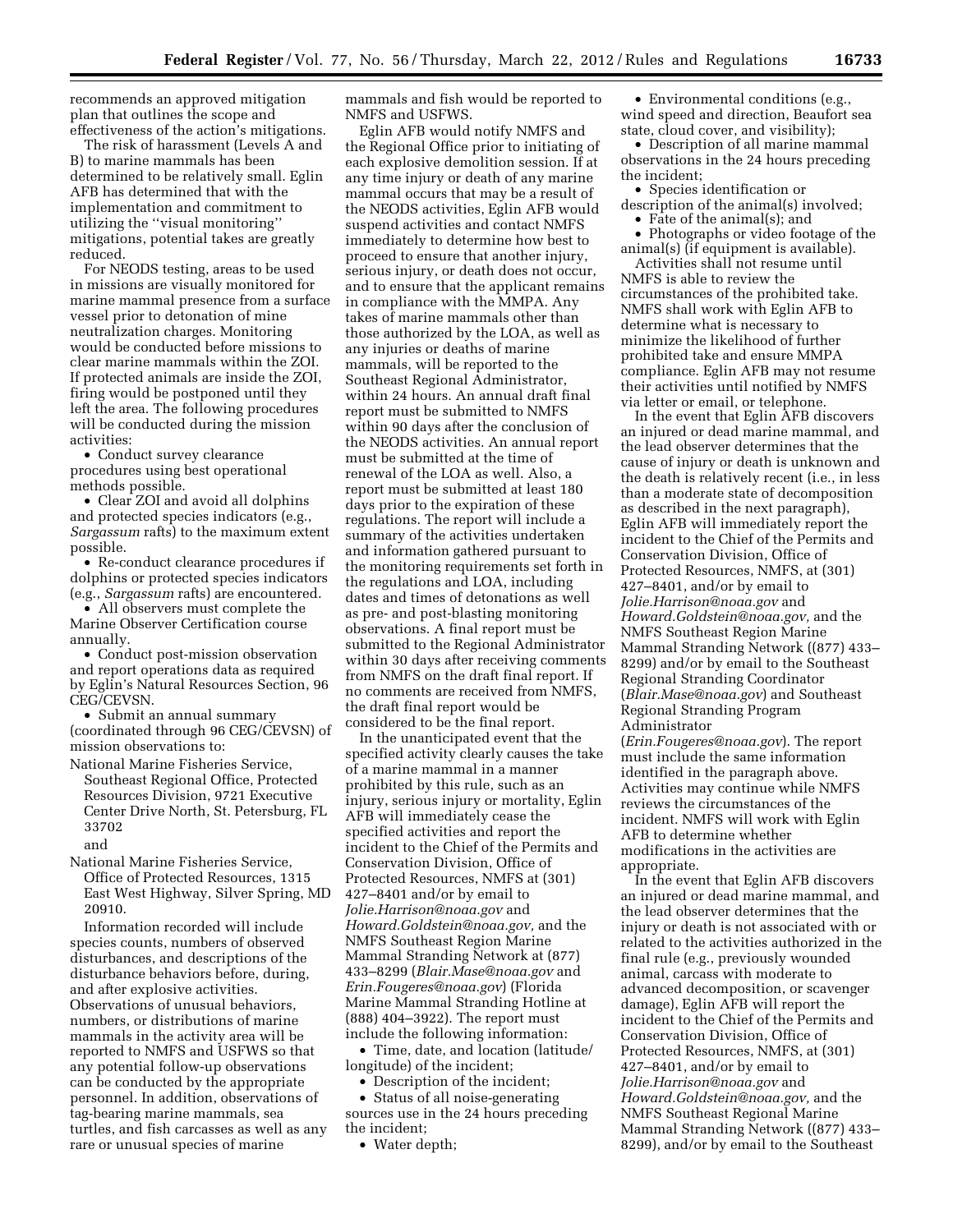Regional Stranding Coordinator (*[Blair.Mase@noaa.gov](mailto:Blair.Mase@noaa.gov)*) and Southeast Regional Stranding Program Administrator

(*[Erin.Fougeres@noaa.gov](mailto:Erin.Fougeres@noaa.gov)*), within 24 hours of discovery. Eglin AFB will provide photographs or video footage (if available) or other documentation of the stranded animals sighting to NMFS and the Marine Mammal Stranding Network.

### **Encouraging and Coordinating Research**

Although Eglin AFB does not currently conduct independent Air Force monitoring efforts, Eglin's Natural Resources Section does participate in marine animal tagging and monitoring programs lead by other agencies. Additionally, the Natural Resources Section supports participation in annual surveys of marine mammals in the GOM with NMFS. From 1999 to 2002, Eglin AFB's Natural Resources Section, through a contract representative, participated in summer cetacean monitoring and research opportunities. The contractor participated in visual surveys in 1999 for cetaceans in the GOM, photographic identification of sperm whales in the northeastern GOM in 2001, and as a visual observer during the 2000 Sperm Whale Pilot Study and the 2002 sperm whale Satellite-tag (Stag) cruise. In addition, Eglin's Natural Resources Section has obtained Department of Defense funding for two marine mammal habitat modeling projects. The latest such project (Garrison, 2008) included funding and extensive involvement of NMFS personnel so that the most recent aerial survey data could be utilized for habitat modeling and animal density estimates in the northeastern GOM.

Eglin AFB conducts other research efforts that utilize marine mammal stranding information as a means of ascertaining the effectiveness of mitigation techniques. Stranding data is collected and maintained for the Florida panhandle and GOM-wide areas. This is undertaken through the establishment and maintenance of contacts with local, state, and regional stranding networks.

Eglin AFB assists with stranding data collection by maintaining its own team of stranding personnel. In addition to simply collecting stranding data, various analyses are performed. Stranding events are tracked by year, season, and NMFS' statistical zone, both GOM-wide and on the coastline in proximity to Eglin AFB. Stranding data is combined with records of EGTTR mission activity in each water range and analyzed for any possible correlation. In addition to being used as a measure of the effectiveness of mission mitigations,

stranding data can yield insight into the species composition of cetaceans in the region.

#### **Negligible Impact Determination**

As explained, NMFS will only issue an authorization to incidentally take marine mammals pursuant to section  $101(a)(5)(A)$  of the MMPA if, based on review of the best scientific information available and consideration of applicable mitigation and their likely effectiveness, it determines that the total taking authorized over the five-year period will have a negligible impact on affected species or stocks of marine mammals. NMFS implementing regulations codified at 50 CFR 216.103 state that ''negligible impact is an impact resulting from the specified activity that cannot be reasonably expected to, and is not reasonably likely to, adversely affect the species or stock through effects on annual rates of recruitment or survival.''

In making a negligible impact determination NMFS evaluated factors such as:

(1) The number of anticipated injuries, serious injuries, or mortalities;

(2) The number, nature, intensity, and duration of Level B harassment (all relatively limited);

(3) The context in which the takes occur (i.e., impacts to areas of significance, impacts to local populations, and cumulative impacts when taking into account successive contemporaneous actions when added to baseline data);

(4) The status of stock or species of marine mammal (i.e., depleted, not depleted, decreasing, increasing, stable, and impact relative to the size of the population);

(5) Impacts on habitat affecting rates of recruitment or survival; and

(6) The effectiveness of monitoring and mitigation measures (i.e., the manner and degree in which the measure is likely to reduce adverse impacts to marine mammals, the likely effectiveness of the measures, and the practicability of implementation).

Tables 2, 3, 6, 7, and 8 in this document disclose the habitat, regional abundance, conservation status, density, and the number of individuals exposed to sound levels considered the threshold for Level A and B harassment. Also, there are no known important reproductive or feeding areas in the action area.

For reasons stated previously in this document, and in the proposed rule (76 FR 60694, October 1, 2010), the specified activities associated with the NEODS training operations are not likely to cause PTS or other nonauditory injury, serious injury, or death to affected marine mammals. As a result, no take by injury, serious injury, or death is anticipated or authorized, and the potential for temporary or permanent hearing impairment is very low and will be minimized through the incorporation of the monitoring and mitigation measures.

Approximately 50 Atlantic bottlenose dolphins are anticipated to incur hearing impairment (TTS). While some other species of marine mammals (none of which are ESA-listed) occur in the project area year-round, only Atlantic bottlenose dolphins are anticipated to be potentially impacted by the NEODS operations. Due to the nature, degree, and context of the Level B harassment anticipated, the activity is not expected to impact rates of recruitment or survival.

Many animals perform vital functions, such as feeding, resting, traveling, and socializing, on a diel cycle (24-hr cycle). Behavioral reactions to noise exposure (such as disruption of critical life functions, displacement, or avoidance of important habitat) are more likely to be significant if they last more than one diel cycle or recur on subsequent days (Southall *et al.,* 2007). Consequently, a behavioral response lasting less than one day and not recurring on subsequent days is not considered particularly severe unless it could directly affect reproduction or survival (Southall *et al.,* 2007). NEODS operations would occur up to eight times annually, at varying times within the year, and include two ''live demolition'' days. Therefore, the U.S. Air Force's NEODS operations will not be creating increased sound levels in the marine environment for prolonged periods of time.

The population estimates for the species that may be taken by harassment from the most recent U.S. Gulf of Mexico Stock Assessment Reports and Protected Species Habitat Modeling in the EGTTR were provided earlier in this document. From the most conservative estimates of both marine mammal densities in the action area and the size of the harassment thresholds, the maximum calculated number of individual Atlantic bottlenose dolphins that could potentially be harassed annually and over the five-year rule is 6 (summer) and 4 (winter) (10 total annually), which numbers amount to 0.05 percent (summer) and less than 0.01 percent (winter) of the total estimated population size.

Based on the analysis contained herein, of the likely effects of the specified activity on marine mammals and their habitat, and taking into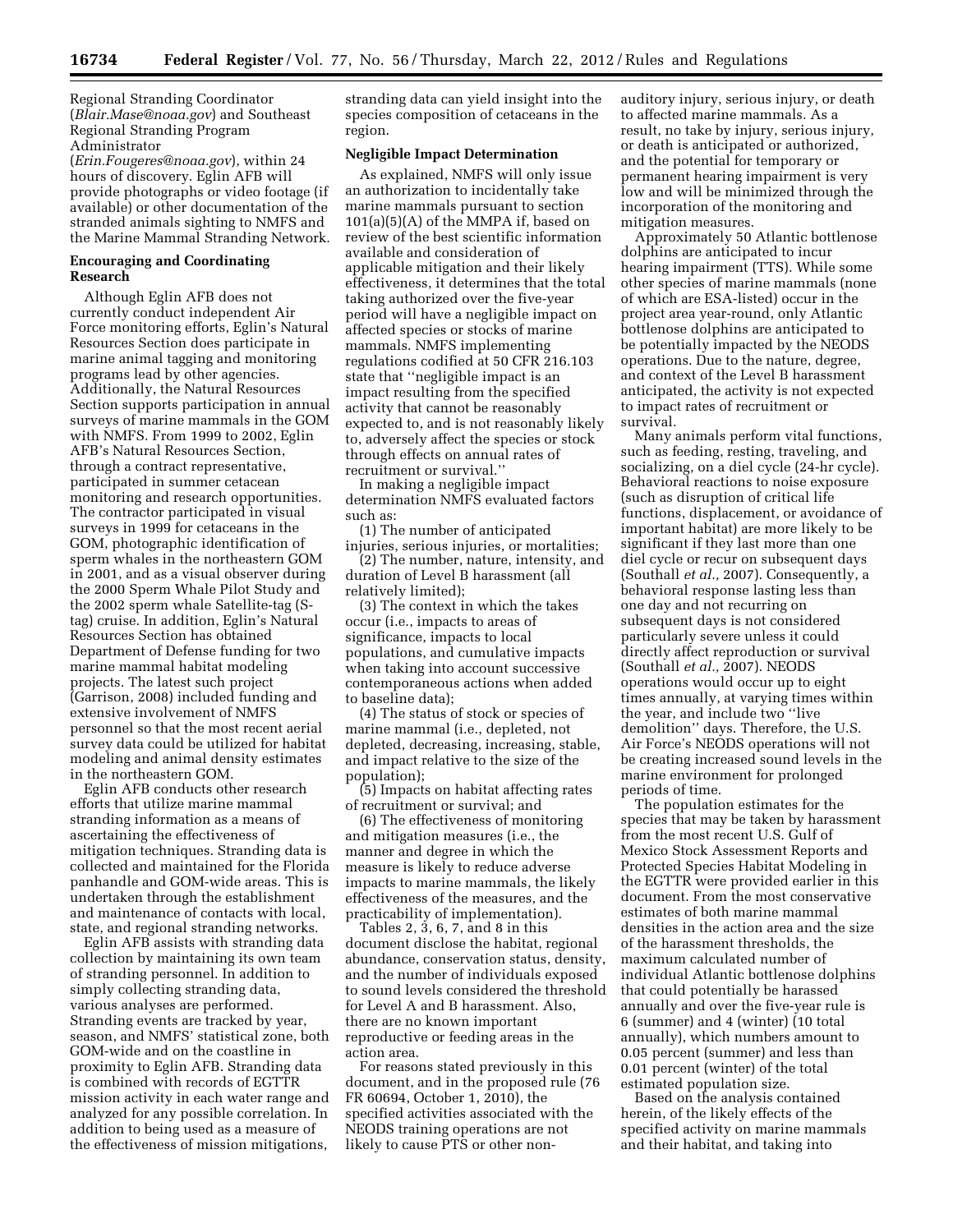consideration the implementation of the mitigation and monitoring measures, NMFS has determined that NEODS operations by the U.S. Air Force will result in the incidental take of marine mammals, by Level B harassment only, and that the total taking from the NEODS training operations over the five-year period covered by the regulations would have a negligible impact on the affected species or stocks of marine mammals.

# **Impact on Availability of Affected Species for Taking for Subsistence Uses**

Section 101(a)(5)(A) of the MMPA also requires NMFS to determine that the total of such taking authorized will not have an unmitigable adverse effect on the availability of marine mammal species or stocks for taking for subsistence uses. There is no subsistence hunting for marine mammals in the waters off of the coast of Florida that implicates section 101(a)(5)(A) of the MMPA.

### **Endangered Species Act (ESA)**

For the reasons already described in this *preamble,* NMFS has determined that the described NEODS training operations and the accompanying LOA are not likely to affect marine mammal species managed under NMFS jurisdiction and protected by the ESA. The U.S. Air Force requested an informal section 7 consultation with NMFS SERO on May 9, 2010 and NMFS SERO concurred that the action may affect, but is not likely to adversely affect, ESA-listed species or designated critical habitat in a letter to the U.S. Air Force dated July 28, 2010.

# **National Environmental Policy Act (NEPA)**

NMFS has conducted the necessary NEPA analysis and has prepared an ''Environmental Assessment on the Promulgation of Regulations and the Issuance of a Letter of Authorization to Take Marine Mammals, by Harassment, Incidental to Naval Explosive Ordnance Disposal School Training Operations at Eglin Air Force Base, Florida,'' which analyzes the project's purpose and need, alternatives, affected environment, and environmental effects for the action prior to making a determination on the final rule. Based on the analysis in the EA and the underlying information in the record, including the application, proposed rule, public comments and informal section 7 consultation, NMFS has prepared and issued a Finding of No Significant Impact determining that preparation of an Environmental Impact Statement is not required.

### **Determinations**

Based on Eglin AFB's application, as well as the analysis contained herein, NMFS has determined that the impact of the described NEODS training operations will result, at most, in a temporary modification in behavior (Level B harassment) of Atlantic bottlenose dolphins, which are expected to temporarily vacate the action area to avoid NEODS training activities. The activities may also result in minor visual and acoustic disturbances from detonations. The effect of the NEODS training operations is expected to be limited to non-TTS behavioral disturbance and short-term and localized TTS-related behavioral changes.

Due to the infrequency, short timeframe, and localized nature of these activities, NMFS only expects and has thus authorized the incidental take of up to 50 Atlantic bottlenose dolphins. In addition, no take by injury, serious injury, or death is anticipated, and take by Level B harassment will be at the lowest level practicable due to incorporation of the monitoring and mitigation measures mentioned previously in this document. No injury (Level A harassment), serious injury, or mortality is expected or authorized for marine mammals, and take by harassment will be at the lowest level practicable due to incorporation of the monitoring and mitigation measures mentioned previously in this document. Further, NMFS has determined that the anticipated takes incidental to this activity are expected to result in a negligible impact on the affected species or stocks of marine mammals. The provision requiring that the activity not have an unmitigable adverse impact on the availability of the affected species or stock for subsistence uses does not apply to this action as there are no subsistence users within the specified geographic area of the project.

# **Classification**

For purposes of Executive Order 12866, the Office of Management and Budget has determined that this rule stage is not significant.

Pursuant to section 605(b) of the Regulatory Flexibility Act, the Chief Counsel for Regulation of the Department of Commerce has certified to the Chief of Counsel for Advocacy of the Small Business Administration that this final rule would not have a significant economic impact on a substantial number of small entities. The factual basis for the certification was published in the proposed rule and is not repeated here. No comments were received regarding this certification. Accordingly, no regulatory flexibility analysis is required, and none has been prepared.

# **Authorization**

As a result of these determinations, NMFS is issuing five-year regulations establishing a framework for the issuance of LOAs to Eglin AFB for the take of Atlantic bottlenose dolphins by Level B harassment incidental to NEODS training operations, provided the previously mentioned mitigation, monitoring, and reporting requirements are incorporated.

### **Changes From the Proposed Rule**

In addition to minor edits to the rule for clarification, NMFS has made the following changes to the rule:

• Revised dates:

• Revised safety zones based on the weight of the charge;

• Revised analysis of takes based on the Level A harassment (injury) threshold of 13 psi-msec and the Level B harassment (non-TTS) threshold of 177 dB re 1  $\mu$ Pa<sup>2</sup>-sec;

• Revised monitoring and mitigation measures to increase the probability of detecting all marine mammals within or entering the identified safety zones under various Beaufort sea state and weather conditions;

• Revised monitoring and mitigation measures to reduce the potential for lethal take of bottlenose dolphins, as occurred in similar explosive training operations at the U.S. Navy's Silver Strand Training Complex near San Diego, California; and

• Require suspension of the NEODS training operations if a marine mammal is seriously injured or killed and the injury or death could be associated with the Eglin AFB activities and, if supplementary measures are unlikely to reduce the risk of serious injury or death to a very low level, require the U.S. Air Force to suspend its activities until an authorization for such taking has been obtained.

#### **List of Subjects in 50 CFR Part 217**

Exports, Fish, Imports, Indians, Labeling, Marine mammals, Penalties, Reporting and recordkeeping requirements, Seafood, Transportation.

Dated: March 14, 2012.

#### **Alan D. Risenhoover,**

*Acting Deputy Assistant Administrator for Regulatory Programs, National Marine Fisheries Service.* 

For reasons set forth in the preamble, 50 CFR part 217 is amended as follows: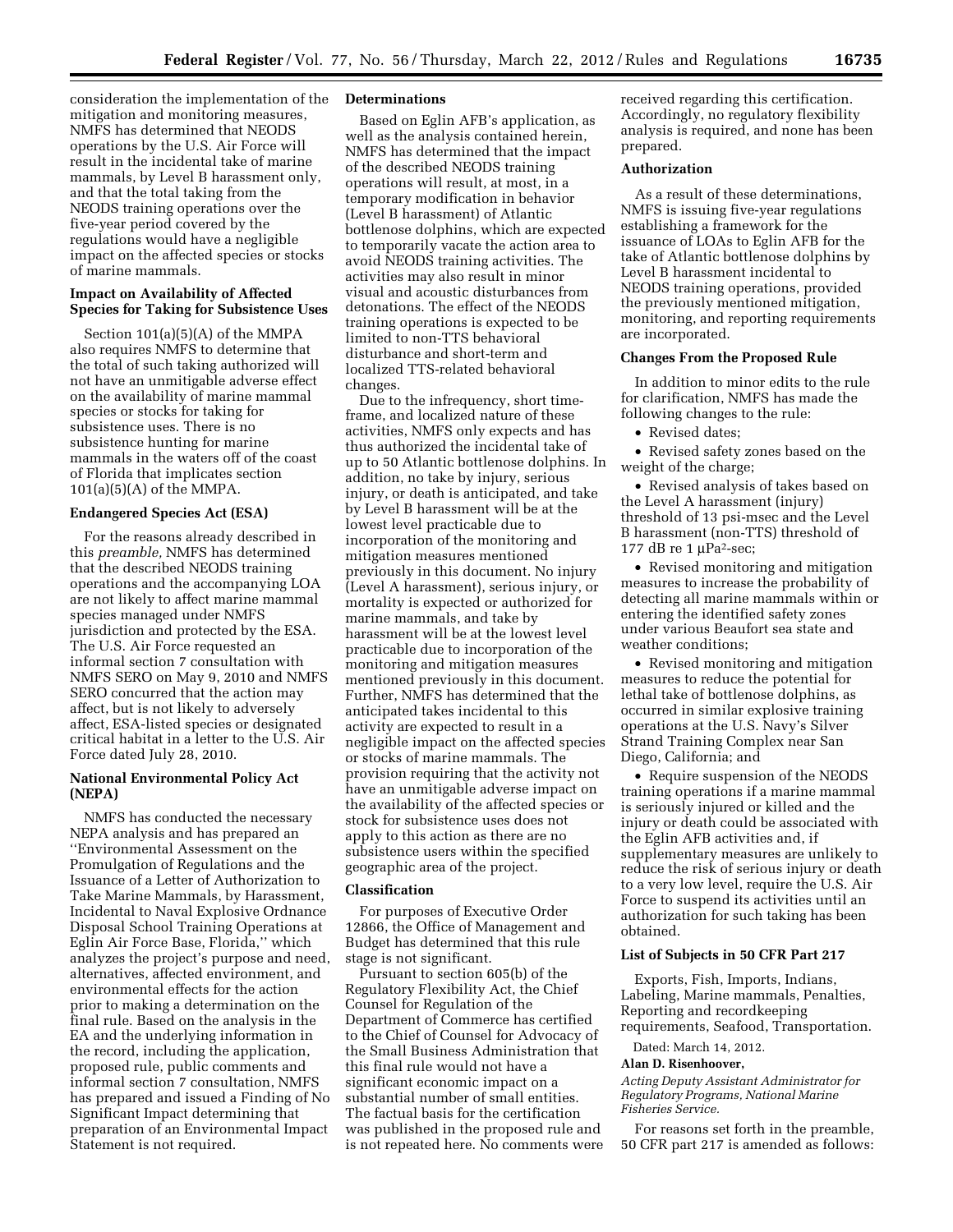# **PART 217—REGULATIONS GOVERNING THE TAKE OF MARINE MAMMALS INCIDENTAL TO SPECIFIED ACTIVITIES**

■ 1. The authority citation for part 217 continues to read as follows:

**Authority:** 16 U.S.C. 1361 *et seq.* 

■ 2. Subpart I is added to part 217 to read as follows:

# **Subpart I—Taking of Marine Mammals Incidental to Naval Explosive Ordnance Disposal School Training Operations**

Sec.

- 217.80 Specified activity and specified geographical region.
- 217.81 Effective dates.
- 217.82 Permissible methods of taking.<br>217.83 Prohibitions.

Prohibitions.

- 217.84 Mitigation.
- 217.85 Requirements for monitoring and reporting.
- 217.86 Applications for Letters of Authorization.
- 217.87 Letters of Authorization.
- 217.88 Renewal and review of Letters of Authorization and adaptive management.
- 217.89 Modifications of Letters of Authorization.

# **Subpart I—Taking of Marine Mammals Incidental to Naval Explosive Ordnance Disposal School (NEODS) Training Operations**

### **§ 217.80 Specified activity and specified geographical region.**

(a) Regulations in this subpart apply only to the incidental taking of those marine mammals specified in paragraph (b) of this section by the United States Air Force, Headquarters 96th Air Base Wing, Eglin Air Force Base, and those persons who engage in activities described in paragraphs (a)(1) through (7) of this section and the area set forth in paragraph (b) of this section.

(1) NEODS missions involving underwater detonations of small, live explosive charges adjacent to inert mines in order to disable the mine function,

(2) Live training events occurring eight times annually, averaging one event occurring every 6 to 7 weeks,

(3) Four of the training events involving 5-lb charges, and four events involving 10-lb charges,

(4) Up to 20 5-lb detonations and twenty 10-lb detonations annually, for a total of 40 detonations,

(5) The five charges occurring for each training event shall be detonated individually with a maximum separation time of 20 minutes between each detonation,

(6) Mine shapes and debris shall be recovered and removed from the Gulf of Mexico waters when training is completed, and

(7) Each training team has two days to complete their entire evolution (i.e., detonation of five charges). If operations cannot be completed on the first live demolition day, the second live demolition day shall be utilized to complete the evolution.

(b) The incidental take of marine mammals at Eglin Air Force Base, within the Eglin Military Complex, including three sites in the Eglin Gulf Test and Training Range at property off Santa Rosa Island, Florida, in the northern Gulf of Mexico, under the activity identified in paragraph (a) of this section, is limited to the following species: Atlantic bottlenose dolphins (*Tursiops truncatus*).

(1) The latitude/longitude of corners of W–151 in the Eglin Gulf Test and

- Training Range are: (i)  $30.24006^{\circ}$  North,  $-86.808838^{\circ}$
- West
- (ii) 29.539011° North,  $-84.995536$ ° West
- (iii) 28.03949° North,  $-85.000147$ ° West
- (iv) 28.027598° North,  $-85.199395$ ° West

(v) 28.505304 $^{\circ}$  North,  $-86.799043^{\circ}$ West

(2) The latitude/longitude of corners of W–151A in the Eglin Gulf Test and

- Training Range are: (i)  $30.24006^{\circ}$  North,  $-86.808838^{\circ}$ West
- (ii) 30.07499 $^{\circ}$  North,  $-85.999327^{\circ}$ West

(iii) 29.179968° North,  $-85.996341$ ° West

(iv) 29.384439° North,  $-86.802579$ ° West

# **§ 217.81 Effective dates.**

Regulations in this subpart are effective from April 23, 2012, through April 24, 2017.

#### **§ 217.82 Permissible methods of taking.**

(a) Under Letters of Authorization issued pursuant to § 216.106 of this chapter and § 217.87, the U.S. Department of the Air Force, Headquarters 96th Air Base Wing, Eglin Air Force Base (U.S. Air Force), its contractors, and clients, may incidentally, but not intentionally, take marine mammals by Level B harassment, within the area described in § 217.80, provided the activity is in compliance with all terms, conditions, and requirements of these regulations and the appropriate Letter of Authorization.

(b) The incidental taking of marine mammals is authorized for the species listed in § 217.80(b) and is limited to Level B harassment.

(c) The incidental taking of an average of 10 individuals annually and 50 individuals during the 5-year rule, for Atlantic bottlenose dolphins.

(d) The U.S. Air Force shall suspend NEODS training operations until it obtains additional authorization for the take of marine mammals if:

(1) A marine mammal is injured, seriously injured, or killed during training operations;

(2) The injury, serious injury, or death could be associated with the activities; and

(3) After coordination and concurrence with NMFS, the U.S. Air Force determines that supplementary measures are unlikely to reduce the risk of injury, serious injury or death to a very low level, require the U.S. Air Force to suspend its activities until an authorization for such taking has been obtained.

# **§ 217.83 Prohibitions.**

Notwithstanding takings contemplated in § 217.80 and authorized by a Letter of Authorization issued under §§ 216.106 of this chapter and 217.87, no person in connection with the activities described in § 217.80 may:

(a) Take any marine mammal not specified in § 217.80(b);

(b) Take any marine mammal specified in § 217.80(b) other than by incidental take as specified in § 217.82(a) through (d);

(c) Take a marine mammal specified in § 217.80(b) if such taking results in more than a negligible impact on the species or stocks of such marine mammal; or

(d) Violate, or fail to comply with, the terms, conditions, and requirements of this subpart or a Letter of Authorization issued under §§ 216.106 of this chapter and 217.87.

### **§ 217.84 Mitigation.**

(a) The activity identified in § 217.80(a) must be conducted in a manner that minimizes, to the greatest extent practicable, adverse impacts on marine mammals and their habitats. When conducting operations identified in § 217.80(a), the mitigation measures contained in the Letter of Authorization issued under §§ 216.106 of this chapter and 217.87 must be implemented. These mitigation measures include (but are not limited to):

(1) Underwater detonations using timed delay devices will only be conducted during daylight hours. The time of detonation shall be limited to an hour after sunrise and an hour before sunset.

(2) NEODS missions shall be postponed if: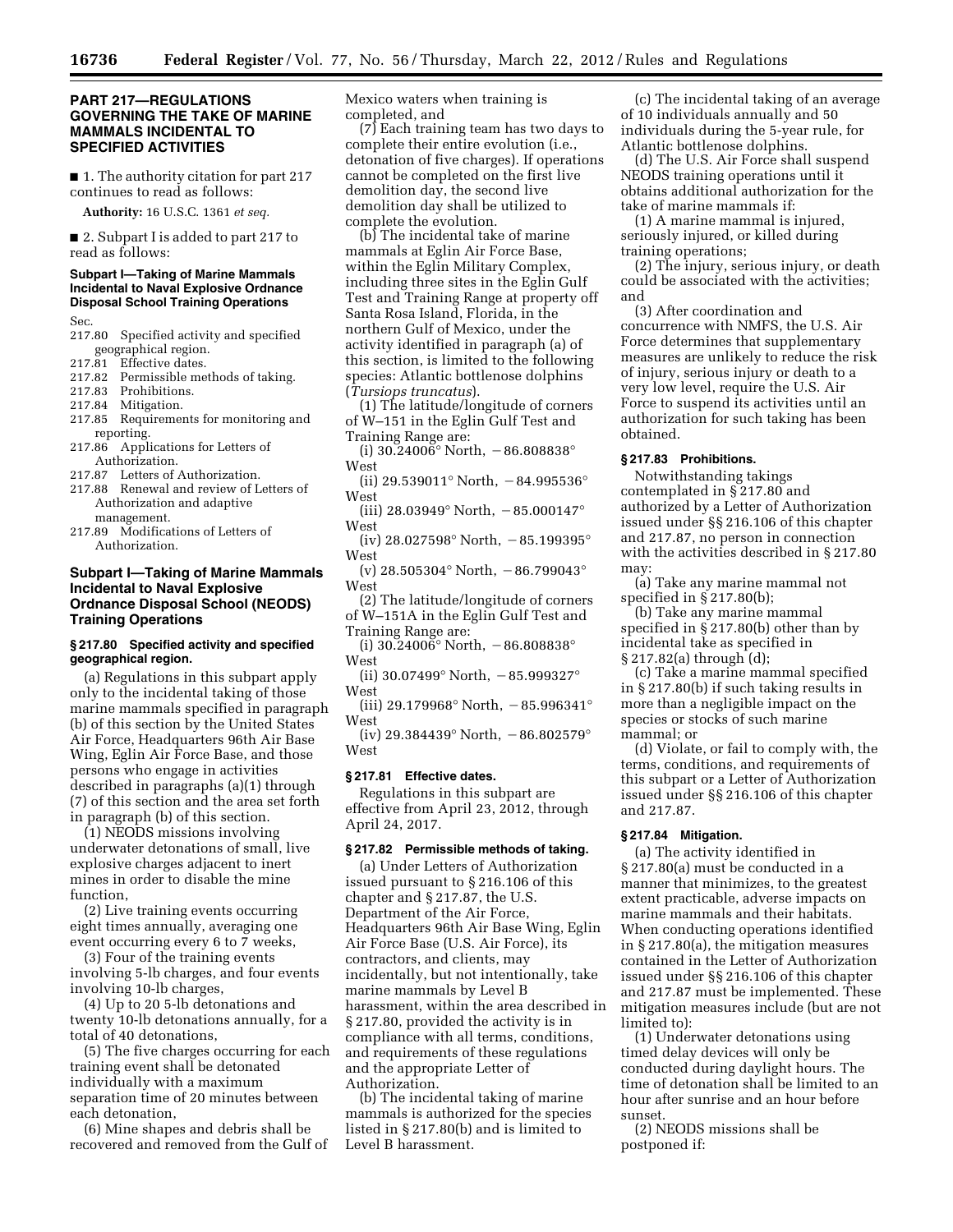(i) The Beaufort sea state is greater than scale number three. Such a delay would maximize detection of marine mammals.

(ii) Large concentrations of fish, jellyfish, and/or large *Sargassum* rafts are observed within the mitigationmonitoring zone. The delay would continue until the fish, jellyfish, and/or *Sargassum* rafts that cause the postponement are confirmed to be outside the mitigation-monitoring zone.

(3) Time delays longer than 10 minutes will not be used. Initiation of the timer device will not start until the mitigation-monitoring zone is clear of marine mammals for 30 minutes.

(4) A calculated mitigationmonitoring zone will be established around each underwater detonation location based on charge weight and length of time-delay used. When conducting surveys within the mitigation-monitoring zone radius (but always outside the detonation plume radius/human safety zone) and travel in a circular pattern around the detonation point, surveying the inner (toward the detonation site) and outer (away from the detonation site) areas. For a survey radius of 914.4 meters, the boat will be positioned at 457.2 meters from the detonation point. Similarly, for a survey radius of 1,280.2 meters, boats will be positioned at 640.1 meter distance.

(5) For a survey radius of 914.4 meters, two boats are required. For a radius of 1,280.2 meters, either three boats or two boats/one helicopter are required.

(6) When using two boats, each boat will be positioned on opposite sides of the detonation location, separated by 180 degrees. When using three boats, each boat will be separated by 120 degrees (equidistant from each other).

(7) Two observers in each boat will conduct continuous visual surveys of the mitigation-monitoring zone for the entire duration of the training event, including at least 30 minutes prior to detonation. Observers will search the mitigation-monitoring zone for the presence of marine mammals, and other marine species such as sea turtles, diving birds, large concentrations of fish or jellyfish, and large *Sargassum* mats. The presence of diving birds, fish, jellyfish, and *Sargassum* may indicate an increased likelihood of dolphin presence.

(8) To the extent practicable, boats will maintain 18.5 kilometer per hour search speed. This search speed is expected to ensure adequate coverage of the buffer zone. While weather conditions and sea state may require slower speeds in some instances, 18.5 kilometers per hour is considered a

prudent, safe, and executable speed that will allow adequate surveillance. For a 914.4 meter survey zone, a boat traveling at 18.5 kilometers per hour and 457.2 meters from the detonation point would circle the point approximately 3.2 times during a 30 minute survey period. By using two boats, approximately 6.4 circles would be completed in total. Similarly, for a 1,280.2 meter radius, each boat would circle the detonation point approximately 2.3 times within 30 minutes, and use of three boats would result in 6.9 total circles.

(9) If available, a U.S. Navy helicopter can be used in lieu of one of the survey boats, so long as safety of flight is not jeopardized. U.S. Navy helicopter pilots are trained to conduct searches for relatively small objects in the water, such as a missing person. A helicopter search pattern is dictated by standard U.S. Navy protocols and accounts for multiple variables, such as size and shape of the search area, size of the object, and environmental conditions, among others.

(10) The mitigation-monitoring zone will be surveyed for 30 minutes prior to detonation and continue for 30 minutes after detonation (concentrated on the area down current of the test site), in order to monitor for marine mammals and other protected species. It is the U.S. Air Force's (on behalf of the U.S. Navy) intent to conduct five successive detonations with a maximum time of 20 minutes between detonations, although a variety of factors can cause a delay of longer than 20 minutes between detonations, although a variety of factors can cause a delay of longer than 20 minutes, including a delay until the following day. Monitoring would continue during the 20 minutes time between detonations, and would serve as both post-detonation monitoring as well as pre-mission monitoring for the next detonation. If the time between detonations is delayed beyond 20 minutes, post-mission monitoring will be conducted for 30 minutes. At the conclusion of the final detonation, postmonitoring will be conducted for 30 minutes.

(11) Other personnel besides designated observers shall also maintain situational awareness of the presence of marine mammals within the mitigationmonitoring zone to the extent practicable given dive safety considerations.

(12) Divers placing the charges on mines will observe the immediate underwater area around the detonation site for marine mammals and other marine species such as diving birds, sea turtles, and Gulf sturgeon, and report sightings to surface observers.

(13) If a marine mammal is sighted within an established mitigationmonitoring zone or moving towards it, underwater detonation events will be postponed or suspended until the marine mammal that caused the postponement/suspension of training operations has voluntarily left the area and the area is clear of marine mammals for at least 30 minutes.

(14) If a marine mammal is detected within or about to enter an established mitigation-monitoring zone and subsequently cannot be reacquired, the mission will be postponed or suspended until the last verified location is outside the mitigation-monitoring zone, the animals is moving away from the area, and the area is clear of marine mammals for at least 30 minutes.

(15) Any marine mammal observed after an underwater detonation either injured or exhibiting signs of distress will be reported to Eglin Air Force Base. Eglin Air Force Base will coordinate with other members of marine mammal stranding networks, as appropriate, and report these events to NMFS or U.S. Fish and Wildlife Service. The report will contain date and time of sighting, location, species description, and indications of the animal's status.

(16) Training operations shall be suspended if the conditions of § 217.83(a)–(d) regarding the injury, serious injury, or death of a marine mammal during NEODS training operations are met.

(17) Additional mitigation measures as contained in a Letter of Authorization.

(b) [Reserved]

#### **§ 217.85 Requirements for monitoring and reporting.**

(a) Holders of Letters of Authorization pursuant to § 216.106 of this chapter and § 217.87 for activities described in § 216.80(a) are required to cooperate with NMFS, and any other Federal, state, or local agency with authority to monitor the impacts of the activity on marine mammals. Unless specified otherwise in the Letter of Authorization, the Holder of the Letter of Authorization must notify the Administrator, Southeast Region, NMFS, by letter or telephone, prior to activities possibly involving the taking of marine mammals. If the authorized activity identified in § 217.80(a) is thought to have resulted in the mortality or injury of any marine mammals or in any take of marine mammals not identified in § 217.80(b), then the Holder of the Letter of Authorization must, in addition to complying with the requirements of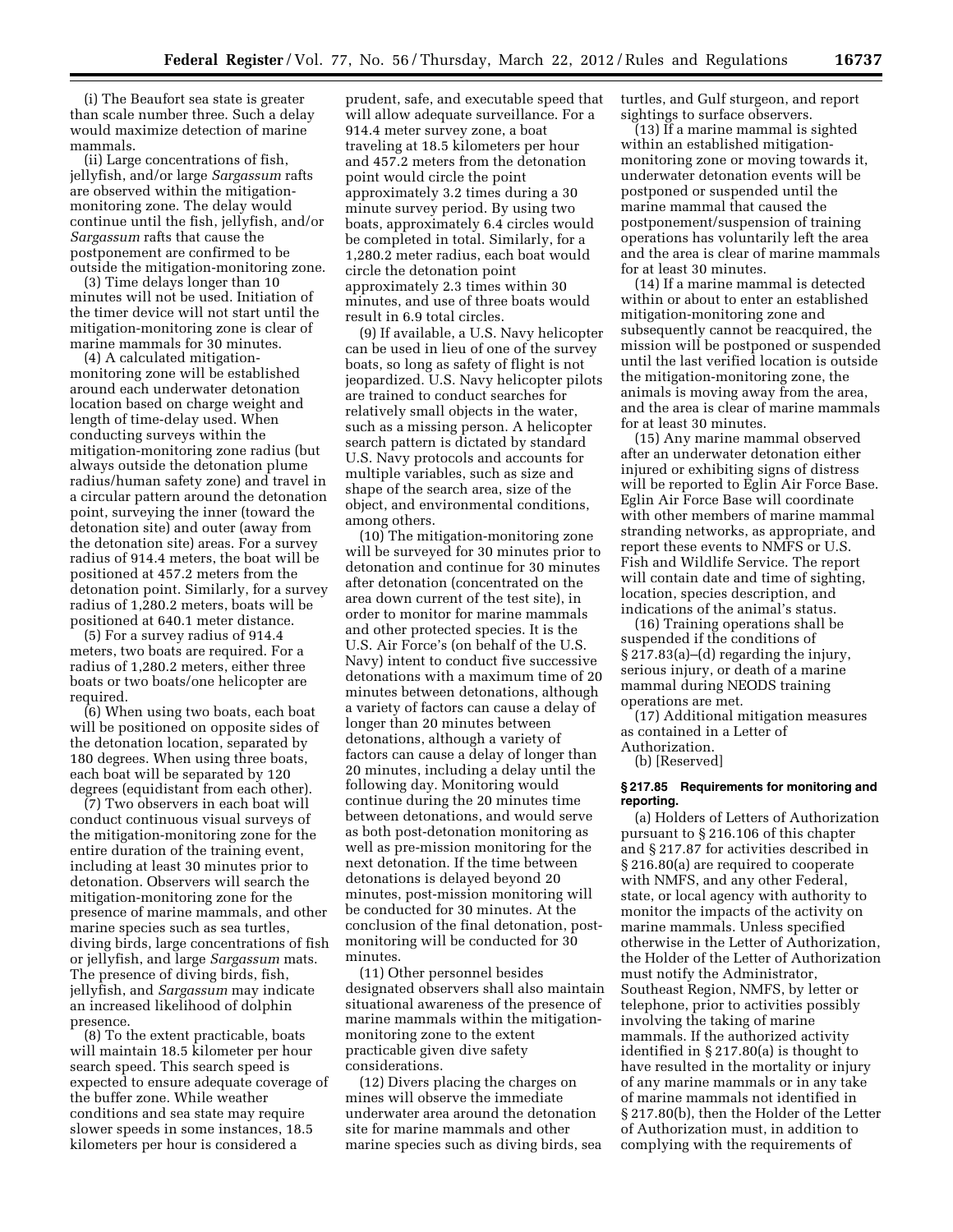§ 217.82(a)–(d), notify the Director, Office of Protected Resources, NMFS, or designee, by telephone (301–427–8400), within 24 hours of the discovery of the injured or dead animal.

(b) Holders of Letters of Authorization must designate trained, qualified, onsite individuals approved in advance by NMFS, as specified in the Letter of Authorization, to perform the following monitoring requirements:

(1) For NEODS testing, areas to be used in missions shall be visually monitored for marine mammal presence from a surface support vessel prior to detonation of mine neutralization charges. Monitoring shall be conducted 30 minutes before missions to clear the mitigation-monitoring zone. Postmission monitoring shall also be conducted for 30 minutes after the final detonation (concentrated on the area down current of the test site). If marine mammals are inside the mitigationmonitoring zone, detonations shall be postponed until they have left the area. The observer on the vessel must be equipped with the proper optical equipment and lines of communication in order to recommend the decision to move forward with the mission.

(2) Monitoring shall occur premission (for 30 minutes), throughout the mission, and post-mission (for 30 minutes). Post-mission monitoring shall concentrate on the area down current of the test site.

(3) Survey clearance procedures shall be conducted using best operational methods possible. After the mitigationmonitoring zone is cleared, all dolphins and protected species indicators (e.g., *Sargassum* rafts) shall be avoided to the maximum extent possible.

(4) Clearance procedures shall be reconducted if dolphins or protected species indicators (e.g., *Sargassum* rafts) are encountered.

(5) After conducting post-mission monitoring, NEODS training operations data as required by Eglin Air Force Base's Natural Resources Section, 96 CEG/CEVSN shall be reported. Postmission monitoring shall commence immediately following each detonation and shall be concentrated on the area down current of the test site. If any injured or dead marine mammals are observed, that information will be reported and coordinated with marine animals stranding networks.

(6) An annual summary (coordinated through 96 CEG/CEVSN) of mission observations shall be submitted to: NMFS, Southeast Regional Office, Protected Resources Division, 9721 Executive Center Drive North, St. Petersburg, Florida 33702; and NMFS, Office of Protected Resources, 1315 East West Highway, Silver Spring, Maryland 20910.

(c) Holders of Letters of Authorization must conduct additional monitoring as required under an annual Letter of Authorization.

(d) Holders of Letters of Authorization must submit an annual report summarizing the specified activity as well as monitoring and mitigation data to the Southeast Regional Administrator and Director of the Office of Protected Resources, NMFS, within 90 days after the conclusion of the NEODS training operations. This report must contain the following information:

(1) Date(s), time(s), and location(s) of explosive activities,

(2) Design of the monitoring program, (3) Results of the monitoring program including, but not necessarily limited to:

(i) Species counts,

(ii) Numbers of observed disturbances,

(iii) Descriptions of the disturbance behaviors before, during, and after explosive activities,

(iv) Bearing and distances,

(v) Observations of unusual behaviors, numbers, or distributions of marine mammals in the activity area shall be reported to NMFS and the U.S. Fish and Wildlife Service so that any potential follow-up observations can be conducted by the appropriate personnel. In addition, observations of tag-bearing marine mammals, sea turtles, and fish carcasses as well as any rare or unusual species of marine mammals and fish shall be reported to NMFS and U.S. Fish and Wildlife Service.

(e) An annual report (referred to in § 217.85(d)) must be submitted at the time of notification of the renewal of the Letter of Authorization.

(f) A draft comprehensive final report must be submitted at least 180 days prior to expiration of these regulations. This comprehensive technical report shall provide full documentation of methods, results, and interpretation of all monitoring during the first four and a half years of the Letter of Authorization. A revised final comprehensive technical report, including all monitoring results during the entire period of the Letters of Authorization, must be submitted 90 days after the end of the period of effectiveness of the regulations. This report shall summarize the activities undertaken and the results reported in all previous reports.

(g)(1) In the unanticipated event that the specified activity clearly causes the take of a marine mammal in a manner prohibited by a Letter of Authorization, such as an injury, serious injury, or

mortality, Eglin Air Force Base will immediately cease the specified activities and immediately report the incident to the Chief of the Permits and Conservation Division, Office of Protected Resources, NMFS at 301–427– 8401 and/or by email to *[Jolie.Harrison@noaa.gov](mailto:Jolie.Harrison@noaa.gov)* and *[Howard.Goldstein@noaa.gov,](mailto:Howard.Goldstein@noaa.gov)* and the NMFS Southeast Regional Marine Mammal Stranding Network at 877– 433–8299 (*[Blair.Mase@noaa.gov](mailto:Blair.Mase@noaa.gov)* and *[Erin.Fougeres@noaa.gov](mailto:Erin.Fougeres@noaa.gov)*) (Florida Marine Mammal Stranding Hotline at 888–404–3922). The report must include the following information:

(i) Time, date, and location (latitude/ longitude) of the incident;

(ii) Description of the incident; (iii) Status of all noise-generating

source use in the 24 hours preceding the incident;

(iv) Water depth;

(v) Environmental conditions (e.g., wind speed and direction, Beaufort sea state, cloud cover, and visibility);

(vi) Description of all marine mammal observations in the 24 hours preceding the incident;

(vii) Species identification or description of the animal(s) involved; (viii) Fate of the animal(s); and

(ix) Photographs or video footage of the animal(s) (if equipment is available).

Activities shall not resume until NMFS is able to review the circumstances of the prohibited take. NMFS shall work with Eglin Air Force Base to determine what is necessary to minimize the likelihood of further prohibited take and ensure MMPA compliance. Eglin Air Force Base may not resume their activities until notified by NMFS via letter or email, or telephone.

(2) In the event that Eglin Air Force Base discovers an injured or dead marine mammal, and the lead observer determines that the cause of injury or death is unknown and the death is relatively recent (i.e., less than a moderate state of decomposition as described in the next paragraph), Eglin Air Force Base will immediately report the incident to the Chief of the Permits and Conservation Division, Office of Protected Resources, NMFS, at 301– 427–8401, and/or by email to *[Jolie.Harrison@noaa.gov](mailto:Jolie.Harrison@noaa.gov)* and *[Howard.Goldstein@noaa.gov](mailto:Howard.Goldstein@noaa.gov)* and the NMFS Southeast Region Marine Mammal Stranding Network (877–433– 8299) and/or by email to the Southeast Regional Stranding Coordinator (*[Blair.Mase@noaa.gov](mailto:Blair.Mase@noaa.gov)*) and Southeast Regional Stranding Program Administrator

(*[Erin.Fougeres@noaa.gov](mailto:Erin.Fougeres@noaa.gov)*). The report must include the same information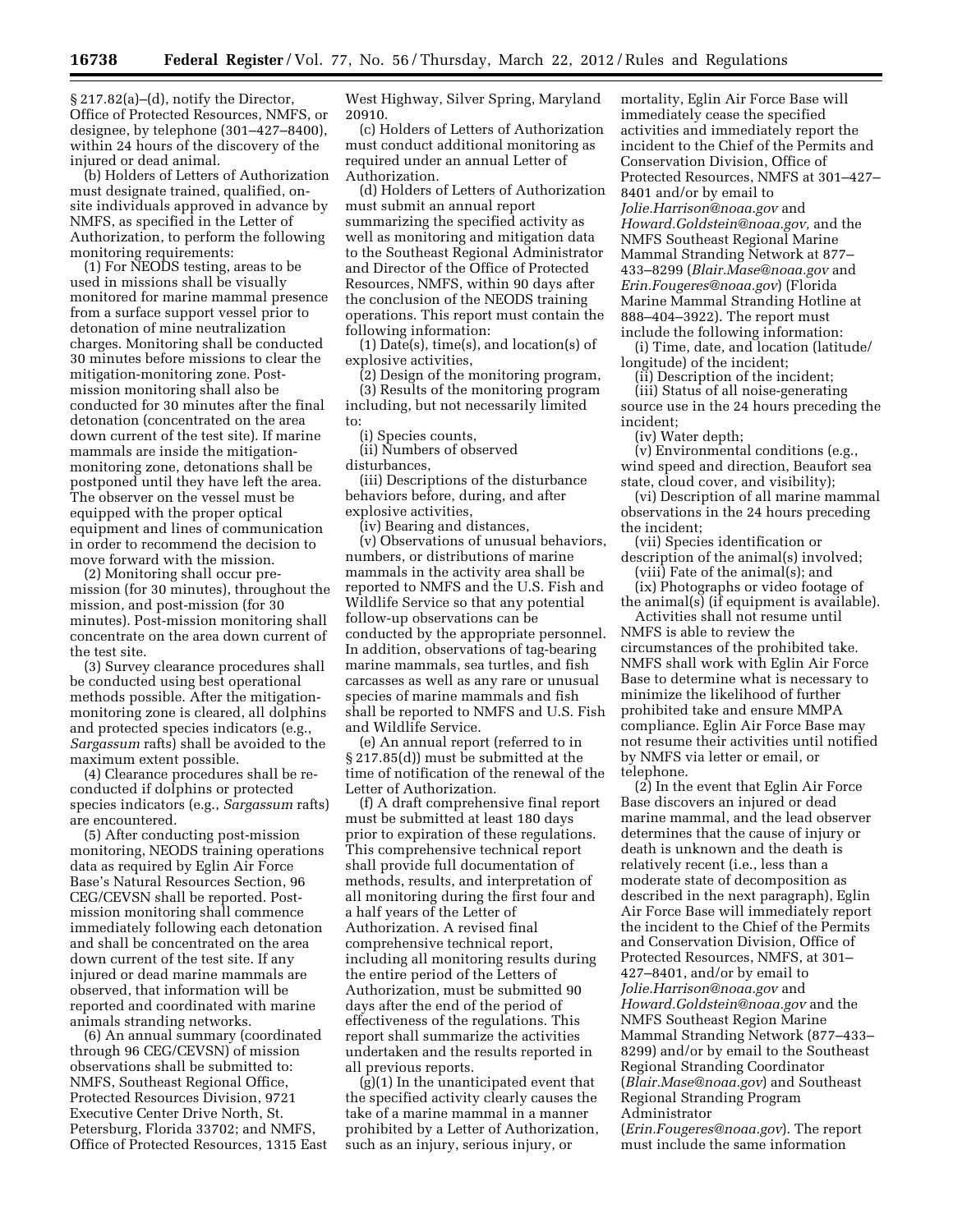identified in the paragraph above. Activities may continue while NMFS reviews the circumstances of the incident, NMFS will work with Eglin Air Force Base to determine whether modifications in the activities are appropriate.

(3) In the event that Eglin Air Force Base discovers an injured or dead marine mammal, and the lead observer determines that the injury or death is not associated with or related to the activities authorized in the Letter of Authorization (e.g., previously wounded animal, carcass with moderate to advanced decomposition, or scavenger damage), Eglin Air Force Base will report the incident to the Chief of the Permits and Conservation Division, Office of Protected Resources, NMFS, at 301–427–8401, and/or by email to *[Jolie.Harrison@noaa.gov](mailto:Jolie.Harrison@noaa.gov)* and *[Howard.Goldstein@noaa.gov,](mailto:Howard.Goldstein@noaa.gov)* and the NMFS Southeast Regional Marine Mammal Stranding Network (877–433– 8299), and/or by email to the Southeast Regional Stranding Coordinator (*[Blair.Mase@noaa.gov](mailto:Blair.Mase@noaa.gov)*) and Southeast Regional Stranding Program Administrator

(*[Erin.Fougeres@noaa.gov](mailto:Erin.Fougeres@noaa.gov)*), within 24 hours of discovery. Eglin Air Force Base will provide photographs or video footage (if available) or other documentation of the stranded animals sighting to NMFS and the Marine Mammal Stranding Network.

### **§ 217.86 Applications for Letters of Authorization.**

(a) To incidentally take marine mammals pursuant to these regulations, the U.S. citizen (as defined by § 216.103) conducting the activity identified in § 217.80(a) must apply for and obtain either an initial Letter of Authorization in accordance with § 217.87 or a renewal under § 217.88.

(b) The application must be submitted to NMFS at least 30 days before the activity is scheduled to begin.

(c) Application for a Letter of Authorization and for renewals of Letters of Authorization must include the following:

(1) Name of the U.S. citizen requesting the authorization;

(2) A description of the activity, the dates of the activity, and the specific location of the activity; and

(3) Plans to monitor the behavior and effects of the activity on marine mammals.

(d) A copy of the Letter of Authorization must be in the possession of the persons conducting activities that may involve incidental takings of marine mammals.

(e) [Reserved]

### **§ 217.87 Letters of Authorization.**

(a) A Letter of Authorization, unless suspended or revoked, shall be valid for a period of time not to exceed the period of validity of this subpart.

(b) The Letter of Authorization shall set forth:

(1) Permissible methods of incidental taking;

(2) Means of effecting the least practicable adverse impact on the species, its habitat, and on the availability of the species for subsistence uses (i.e., mitigation); and

(3) Requirements for mitigation, monitoring, and reporting.

(c) Issuance and renewal of the Letter of Authorization shall be based on a determination that the total number of marine mammals taken by the activity as a whole shall have no more than a negligible impact on the affected species or stock of marine mammal(s).

### **§ 217.88 Renewal of Letters of Authorization and adaptive management.**

(a) A Letter of Authorization issued under § 216.106 of this chapter and § 217.87 for the activity identified in § 217.80(a) shall be renewed upon a request by the applicant or determination by NMFS and the applicant that modifications are appropriate pursuant to the adaptive management component of these regulations, provided that:

(1) NMFS is notified that the activity described in the application submitted under § 217.86 shall be undertaken and there shall not be a substantial modification to the described work, mitigation or monitoring undertaken during the upcoming 12 months;

(2) NMFS has received, reviewed, and accepted the monitoring reports required under § 217.85(d) and (e) and the Letter of Authorization issued under § 217.87;

(3) NMFS determines that the mitigation, monitoring, and reporting measures required under §§ 217.84 and 217.85 and the Letter of Authorization issued under §§ 216.106 and 217.87 of this chapter, were undertaken and shall be undertaken during the upcoming annual period of validity of a renewed Letter of Authorization; and

(4) NMFS makes the determination required by § 217.87(c).

(b) If either a request for a renewal of a Letter of Authorization issued under § 216.106 of this chapter and § 217.88, or a determination by NMFS and the applicant that modifications are appropriate pursuant to the adaptive management component of these regulations indicates that a substantial modification, as determined by NMFS, to the described work, mitigation or

monitoring undertaken during the upcoming season shall occur, NMFS shall publish a proposed modification to the Letter of Authorization in the **Federal Register** and provide the public a period of 30 days for review and comment. Review and comment on renewals or modifications of Letters of Authorization are restricted to:

(1) New cited information and data indicating that the determinations made in this document are in need of reconsideration, and

(2) Proposed substantive changes to the mitigation and monitoring requirements contained in these regulations or in the current Letter of Authorization.

(c) A notice of issuance or denial of a renewal of a Letter of Authorization shall be published in the **Federal Register**.

(d) Adaptive Management—NMFS may modify or augment the existing mitigation or monitoring measures (after consulting with the U.S. Air Force regarding the practicability of the modifications) if doing so creates a reasonable likelihood of more effectively accomplishing the goals of mitigation and monitoring set forth in the preamble of these regulations. Below are some of the possible sources of new data that could contribute to the decision to modify the mitigation or monitoring measures:

(1) Results from the U.S. Air Force's monitoring from the previous year;

(2) Results from marine mammal and sound research; or

(3) Any information which reveals that marine mammals may have been taken in a manner, extent or number not authorized by these regulations or subsequent Letters of Authorization.

### **§ 217.89 Modifications of Letters of Authorization.**

(a) Except as provided in paragraph (b) of this section, no substantive modification (including withdrawal or suspension) to the Letter of Authorization by NMFS issued pursuant to § 216.106 of this chapter and § 217.87 of this chapter and subject to the provisions of this subpart shall be made until after notification and an opportunity for public comment has been provided. For purposes of this paragraph, a renewal of a Letter of Authorization under § 217.88, without modification (except for the period of validity), is not considered a substantive modification.

(b) If the Assistant Administrator determines that an emergency exists that poses a significant risk to the wellbeing of the species or stocks of marine mammals specified in § 217.80(b), a